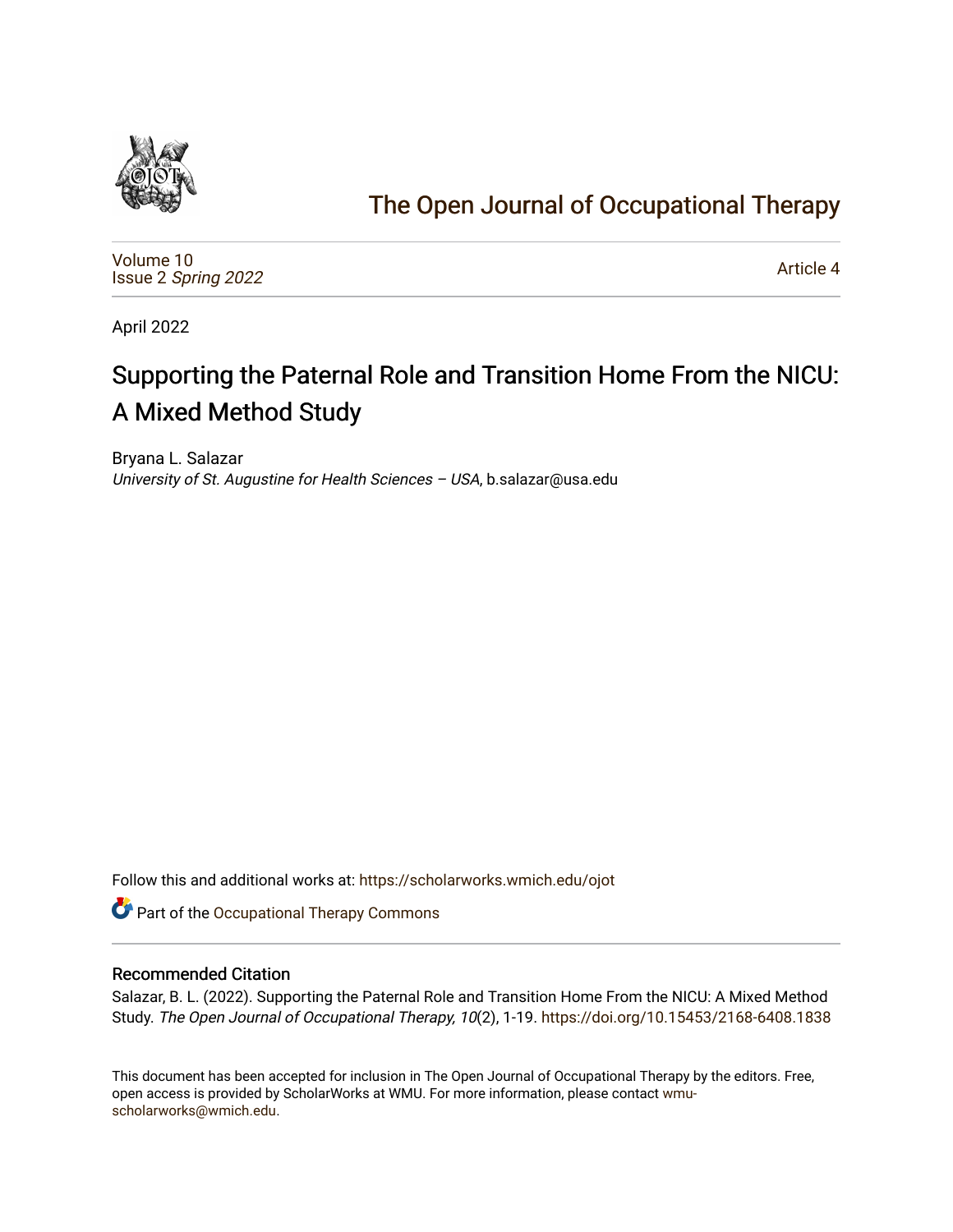## Supporting the Paternal Role and Transition Home From the NICU: A Mixed Method Study

### **Abstract**

Background: Limited research has focused solely on fathers' experiences following a Neonatal Intensive Care Unit (NICU) stay. The study aimed to identify occupational therapy's role in supporting paternal wellness and mental health through routines and occupations following discharge.

*Methods*: Online surveys ( $n = 32$ ) and virtual interviews ( $n = 11$ ) were collected to complete a mixed method design study. Interviews were manually transcribed and coded to perform thematic analysis.

Results: Five themes were identified: adjusting expectations, changes in priorities, the unexpected toll of the NICU, coping and healing, and fathers and health care providers. This study emphasized how the continued difficulties and emotional toll following a NICU stay affects fathers' engagement in self-care because of feelings of guilt. Narrative writing became an important occupation for fathers by creating a therapeutic and community space for them to cope. Furthermore, this study indicates areas in which to improve communication between fathers and health care providers.

Conclusions: These findings indicate that fathers would benefit from continued support post NICU discharge because of the continued challenges following a NICU stay. Occupational therapists can help support NICU fathers' occupational balance to promote positive engagement in self-care activities, and these needs can be addressed during interactions in early intervention.

### Comments

The author declares that they have no competing financial, professional, or personal interest that might have influenced the performance or presentation of the work described in this manuscript.

#### Keywords

NICUdad, NICU, paternal role, OT, occupational therapy in the NICU, early intervention

#### Cover Page Footnote

I would like to acknowledge and thank Dr. Becki Cohill, OTD, OTR/L, for her constant support and encouragement in pursuing this topic. I am so grateful for her mentorship and advice throughout this process. I would also like to thank Dr. Susan MacDermott, OTD, OTR/L, for guiding and inspiring me to pursue research. Thank you to all the NICU fathers that shared their stories and participated in this study.

Credentials Display Bryana Salazar, OTD OTR/L

Copyright transfer agreements are not obtained by The Open Journal of Occupational Therapy (OJOT). Reprint permission for this Applied Research should be obtained from the corresponding author(s). Click [here](https://scholarworks.wmich.edu/ojot/policies.html#rights) to view our open access statement regarding user rights and distribution of this Applied Research. DOI: 10.15453/2168-6408.1838

This applied research is available in The Open Journal of Occupational Therapy: [https://scholarworks.wmich.edu/](https://scholarworks.wmich.edu/ojot/vol10/iss2/4) [ojot/vol10/iss2/4](https://scholarworks.wmich.edu/ojot/vol10/iss2/4)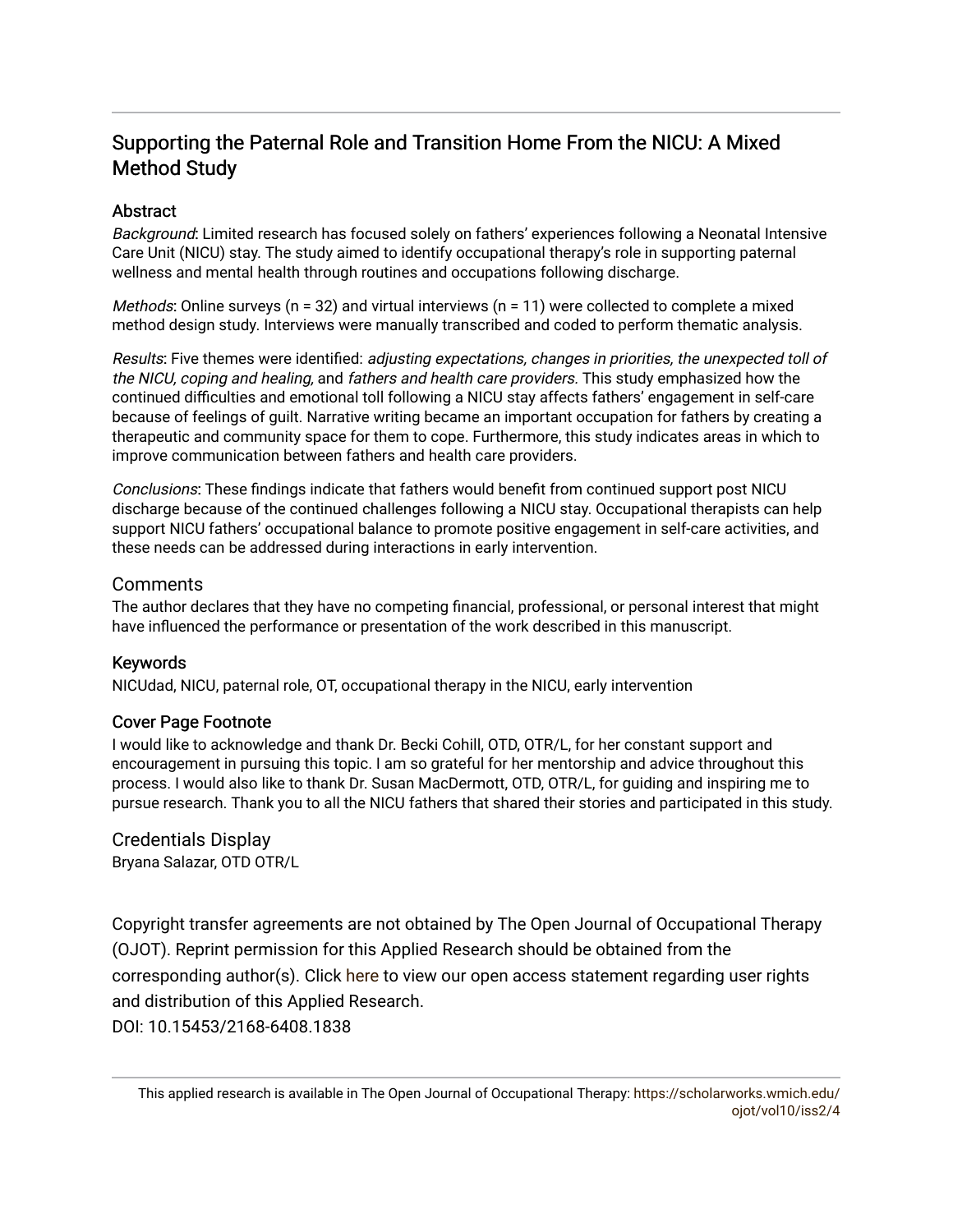The fourth edition of the *Occupational Therapy Practice Framework* (*OTPF*-4) defines occupational therapy as a profession that enhances participation in valuable occupations through the therapeutic use of everyday life occupations (American Occupational Therapy Association [AOTA], 2020). Occupational therapists work with a wide variety of people and play an important role in the neonatal intensive care unit (NICU). The NICU is a specialized area of the hospital equipped to handle medically fragile infants, including premature infants (Vandermeer, 2018). In 2019, the Centers for Disease Control and Prevention (CDC) reported that 1 in 10 births were affected by prematurity in the United States. The United States is one of the top 10 countries with the greatest annual number of preterm births at 517,400 (World Health Organization [WHO], 2018). Prematurity rates are major determinants of health and these statistics emphasize that there is a need for improvement in the United States.

Families also face the financial burden that an extended hospital stay accrues. These extended hospital stays can average \$21,500; in comparison, a hospital stay for a full-term infant can average \$3,200 depending on how long the child needs care (Kim, 2018). There are only eight states that have paid familyleave programs (National Partnership for Women and Families, 2019). Despite the U.S. Family and Medical Leave Act (1993), a federal law that gives family members the right to take up to 12 weeks of leave during hospitalization, the law does not provide paid leave, nor does it protect the individual's job position (Family and Medical Leave Act of 1993, 2009).

It is important to recognize the difficulties encountered when a family transitions from having 24/7 care in the hospital to the responsibility of caring for their child independently. A qualitative study, with a title that indicated it solely focused on fathers, included eight fathers and 10 mothers (Kim, 2018). This study provided insight into the transition home, but also supports the disproportionate representation of fathers. Fathers in the study indicated that further support from health care providers would have eased the transition home and promoted peer support, emotional support, and paternal confidence (Kim, 2018). Although there are a number of resources available to parents online and from providers, many described feeling overwhelmed. Parents are left unsure about what they should be advocating for or what behavior is considered normal for their child (Boykova, 2016). One mother described how any small cough or alarm would send her and her husband into a panic (Boykova, 2016). These stressors on a day-to-day basis can greatly impact emotional and physical well-being over time. In a longitudinal study, researchers examined the stress and depression of 146 fathers at admission, 3 weeks later, at discharge, and 2 months post discharge. The study indicated that fathers experienced more stress at admission and post discharge, which echoes a need to explore post discharge care (Alves et al., 2018).

The AOTA (2018) has stated that occupational therapists have a strong understanding of infant development and can be vital resources in assisting families through a child's life stages from infant, toddler, preschooler, and beyond. While anticipating the child's needs, occupational therapists take a holistic approach to evaluation and intervention by enhancing the infant-caregiver dyad through confidence and competence in parenting skills all while considering family circumstances, cultural beliefs, and family goals (AOTA, 2018). Occupational therapists have an understanding of how an occupational imbalance from unanticipated caregiver roles can affect physical and mental health (Reitz & Scaffa, 2020). Podvey (2018), who focused on maternal mental health, stated that while other disciplines can address medical and mental disruptions separately, occupational therapy has the unique perspective to address the occupational performance challenges motherhood brings. The *OTPF*-4 (AOTA, 2020) can be used to support the scope of this study as it describes how child-rearing is an instrumental activity of daily living (IADL) that falls within the self-identified role of being a father. The IADLs are defined by the *OTPF*-4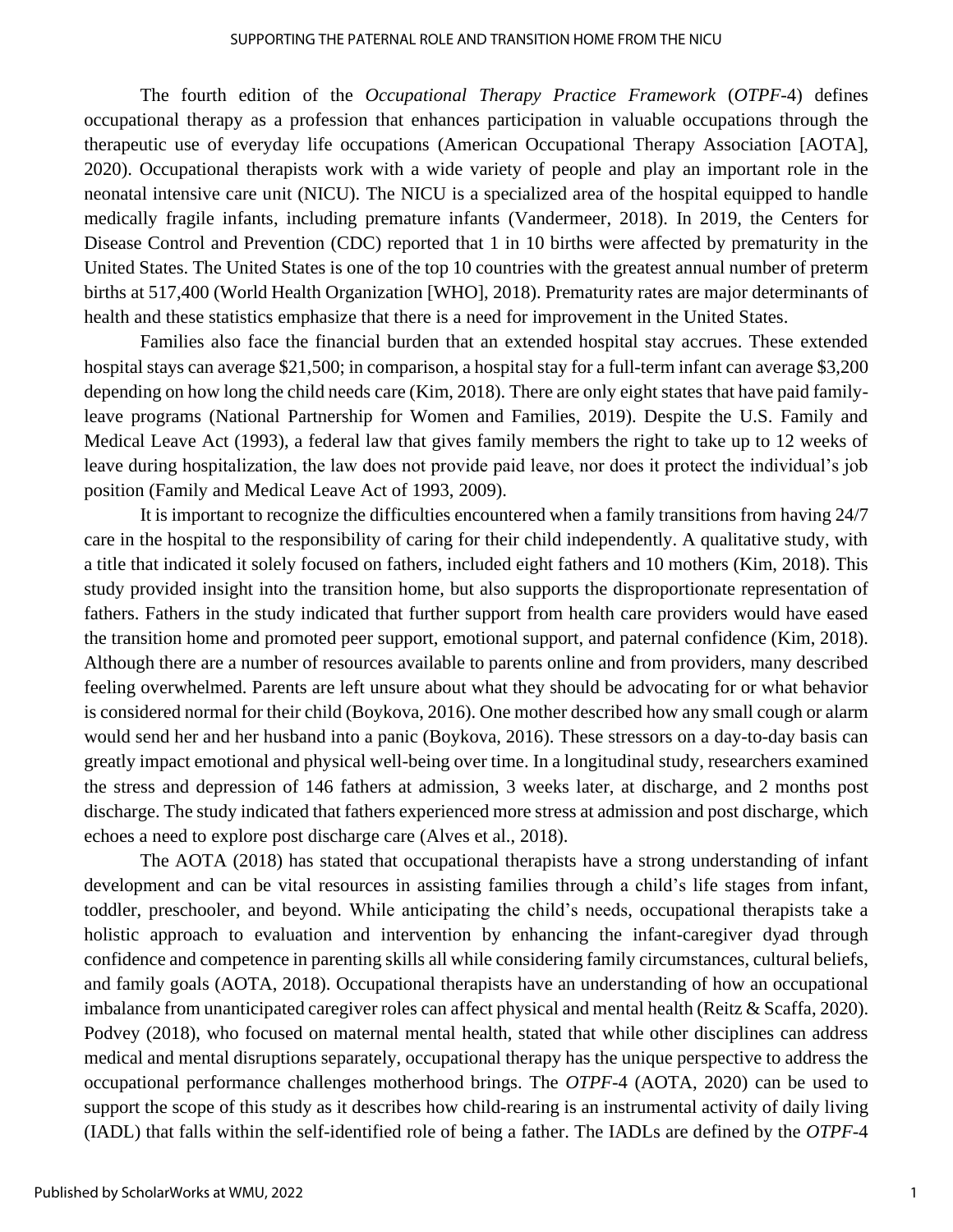as more complex activities in comparison to ADLs and support life in the home and community. Parenting is also considered a co-occupation as it involves interaction with the child and sometimes a significant other (2020). The *OTPF*-4 (AOTA, 2020) also specifies how occupational therapists can play a distinct role in life transitions or transitions through the continuum of care; in this instance, from the NICU to home and early intervention.

Early intervention therapists specialize in providing therapy from birth to 3 or 5 years of age depending on the state and can include occupational therapists as a service provider (AOTA, 2014). Families are usually referred to early intervention providers by the pediatrician after a NICU stay, and they are important for the transition home because of the emphasis on the natural environment that helps families adjust to their routines and rituals in their homes. These services can also be provided in an outpatient or hospital setting (AOTA, 2014).

Many studies have considered the implications of having a child admitted to the NICU and have explored the psychological effects that mothers and fathers experience during admission. However, there is limited research that focuses on the disruptions of paternal routines and occupations after discharge. It is important to explore the difficulties of transitioning home in-depth from the father's perspective as occupational therapy can play an integral role in providing support. The purpose of this study is to identify occupational therapy's role in supporting paternal wellness and mental health through routines and occupations following the transition from the NICU back home. This study is important because of the need to identify the impact that transitioning home has on occupations and roles.

### **Definition of Terms**

- *NICU*: An area of the hospital equipped to handle the most medically fragile infants, including premature infants (Vandermeer, 2018).
- *Prematurity*: An infant delivered before 37 weeks of gestation and further categorized by gestational age (WHO, 2018).
- *Occupational Imbalance*: A lack of balance or disproportion of occupation resulting in decreased well-being (Wilcock, 2006).

### **Literature Review**

### **Fathers' Perspectives During NICU Admission**

NICU fathers have described their child's delivery as a stressful experience where they are put in a situation where they have to choose between following the infant into the NICU or staying with their partners following delivery (Lasiuk et al., 2013). Balancing work life and visits to the NICU are taxing on a person, especially when adding on the care of other children. Fathers expressed feeling as if they were the backbone of the family and needed to be strong for everyone (Logan & Dormire, 2018).

### **Best Practices to Support the Transition**

Fathers play a critical role in caring for a preterm infant. Qualitative studies have shown they want to be more involved and included in the care of their infant (Kim, 2018). Purdy (2015) found that "involving parents in their baby's care is a crucial step toward empowering and enabling their competence and confidence as caregivers. This empowerment must begin in the NICU and should be continued into the home" (p. 25). Parents were more likely to attend follow-up visits and therapies solely based on staff and how well supported they felt (Phillips-Pula & McGrath, 2012).

In a cohort study of 40 low-income families conducted by Enlow (2014), language and literacy were highlighted as impacting follow-up with only 33% of families calling a provider for advice. Spanish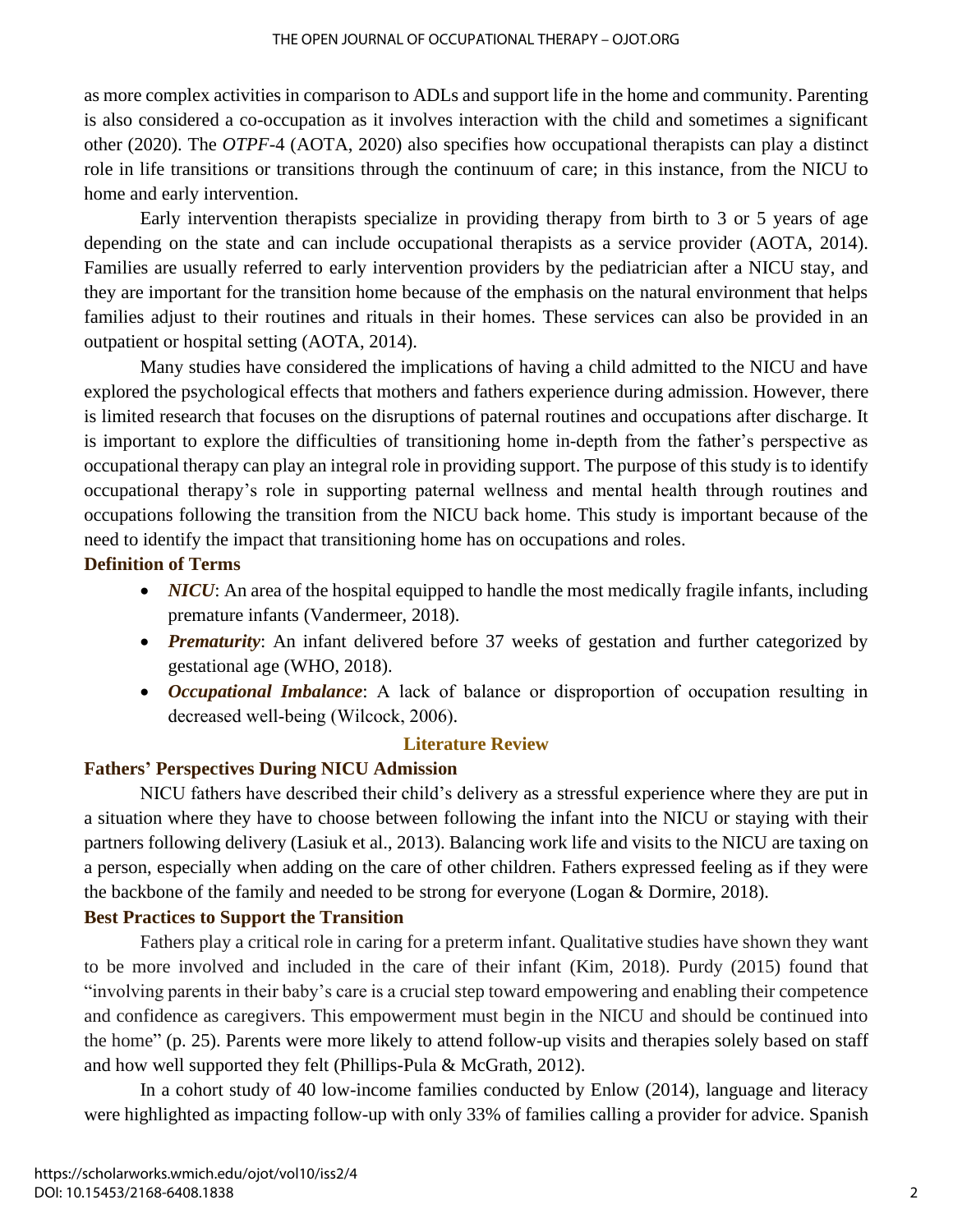speakers indicated that finding providers was difficult for them post discharge. Another study conducted by Lakshmanan et al. (2019) discussed the disparities among Hispanic and Black families by referencing how they are less likely to be referred to high-risk infant follow-up programs. Black families are also 5 to 8 times less likely to follow up at early intervention programs. The researchers went on to state that these disparities should be addressed by "engaging families in the process of re-designing transition of care from NICU-to-home" (p. 2). The families indicated that at discharge they were overwhelmed with all of the information given and suggested a virtual platform to access information and communication with their providers as all the participants had a device with Internet access.

#### **Internet Platforms as a Means of Support**

Online support may be a better domain for fathers (Kim, 2018). A study looking at 278 families of premature infants found that the Internet was a primary source for parents of very low birth weight infants to find information. According to Gabbert (2013), "after discharge, the most frequently researched topics were 'specific medical problems associated with prematurity' (61.5 %), 'general information on prematurity' (51.6 %), and 'outcome of preterm infants' (49.1 %)" (p. 1673). Furthermore, the study found that mothers were more likely to use discussion posts. However, 64% of parents felt that social networking sites and parenting sites were not meeting their needs of caring for a very low birth weight infant. Lastly, Gabbert's (2013) study found that 79.1% of parents would be interested in joining a native-language networking site for parents of preterm infants.

### **Difficulties with Transition Home and Impact on Mental Health**

Families of preterm infants have reported significantly higher levels of stress in comparison to parents of full-term infants (Treyvaud, 2014). A study conducted by Cheng (2016) focusing on depressive symptoms found that fathers of preterm infants may experience depressive symptoms related to the challenges of the transition to fatherhood and identifying with the new role. If not addressed, these stressors can cause a great impact on the father's role and participation in occupations. Many parents' social lives were greatly impacted as they became hypervigilant about the fragility of their child and avoided taking them out (Adama et al., 2016). Some fathers faced the stress of working and the desire of being at home to help ease some of the stress of their partners (Adama et al., 2016). Sleep has also been highlighted as an area of concern but is little studied. It was seen that fathers have difficulty catching up with the appropriate amount of sleep, which in turn affects relationships at home and work (Marthinsen et al., 2018). Peer support has also been shown to be beneficial in increasing confidence, well-being, problem-solving, coping, and acceptance among parents of NICU infants (Hall, 2015). However, fathers that participated in Kim's (2018) study focusing on social support expressed that they were too busy to participate in-person at a support group.

The literature indicates that the transition home is difficult for families and underscores the importance of understanding fathers' experiences. Furthermore, the literature touches on the occupational impact of the transition in areas of wellness, sleep, and socialization, but it does not encompass all areas of occupational impact, indicating a need to explore roles, routines, and occupations in greater depth.

#### **Method**

This mixed methods study received approval from an institutional review board. This study was conducted from July 2020 to December 2020 to identify themes and occupational disparity among fathers transitioning home from the NICU. To gather detailed information on fathers' roles, routines, and environments using the Model of Human Occupation (1980), surveys and virtual interviews were conducted. It was intended that the survey questions (see Appendix A) gather broader information about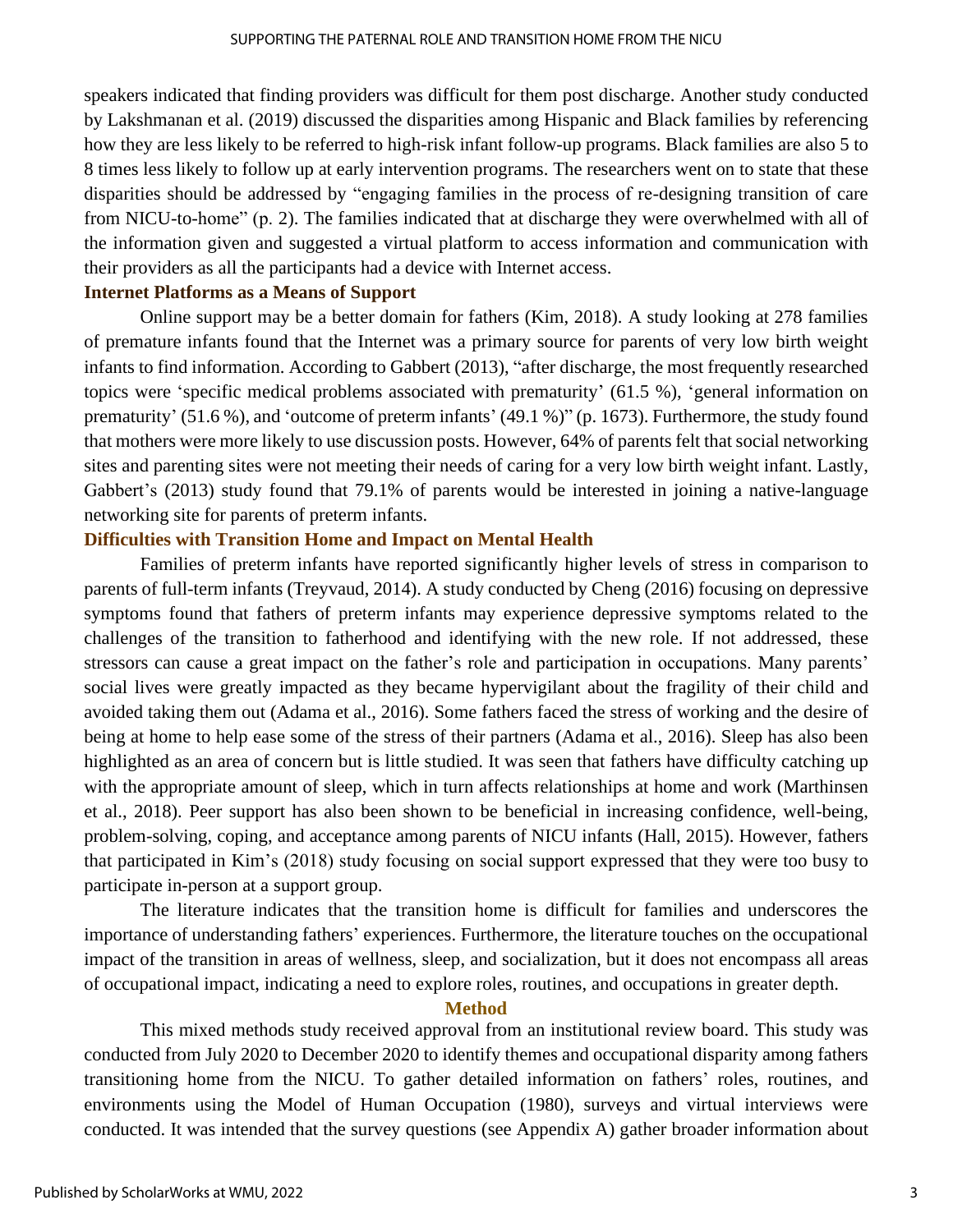fathers' experiences in the first 18 months of bringing their child home. Adama's (2016) study indicated that feelings of stress and anxiety can persist for parents up to 18 months. The final question of the survey gave the participants the option to consent to contact for an hour-long semi-structured interview (see Appendix B) by providing their email.

Inclusion criterion for the study was fathers of a child that had been admitted and discharged from the NICU. There were no definitive requirements that defined "being a father" to be sensitive to different family dynamics. If an individual felt that they fit the father role in their family, they could participate in the study. Anticipating that this population may be hard to reach during the COVID-19 pandemic, there were no exclusion criteria to participate in the study. One participant was from Canada and the rest were from the United States. The fathers who participated in the semi-structured interviews were diverse: firsttime fathers, a father of twins, a father of multiple NICU babies, a father of an adopted NICU baby, fathers of NICU babies with unique diagnoses, fathers of infants born during the COVID-19 pandemic, and fathers of premature infants. All of the fathers who participated in interviews referred to their significant other as "wife." Questions about sexual orientation and gender were not asked in the current study.

The participants were recruited through purposive sampling via virtual platforms and the researcher's mentor connections. Service provider groups throughout the United States, such as followup clinics, were emailed a script. A social media script with the survey link was used to create greater outreach to fathers on social media platforms. Facebook was used by joining support group pages dedicated to NICU service providers, fathers, and families and sharing the social media script and direct survey link on their pages. Instagram was used by direct messaging the social media script to families and providers with public accounts that had posts hashtagged #NICUgrad and #NICUDAD. These methods of recruitment were selected because the literature suggests that fathers prefer online platforms, and they enabled more outreach to this population (Kim, 2018).

Thirty-two surveys were collected. Fathers that consented to participate in an interview on the last question of the survey were contacted by email with the consent form to schedule an interview time. Of the 16 fathers that provided their emails, 11 responded and completed an interview with the primary researcher via Zoom. Only audio recordings were collected to preserve anonymity. Once the interviews were transcribed, identifiers were removed by labeling interviews with the given pseudonym of Father A, B, C, etc., in the order of when the interviews were conducted. The interviews were manually transcribed by the primary researcher. After the interviews were transcribed, they were uploaded into Dedoose, a website application designed to analyze qualitative and mixed-method research. The interviews were coded and recoded by the primary researcher. Overarching codes, themes, and subthemes were discussed with the primary researcher's mentor and other doctoral students to account for biases. Data from the surveys and interviews were analyzed separately, as the surveys provided quantitative data as shown in the Results section.

#### **Results**

#### **Survey Results**

#### *Demographic Overview of Participants*

Table 1 shows the demographic overview of the survey participants. Although there were 32 participants, one father had three NICU graduates and another father had twins. Thus, the ages were out of 35 children. Figure 1 shows the range of length of NICU stays for infants that were included in this study.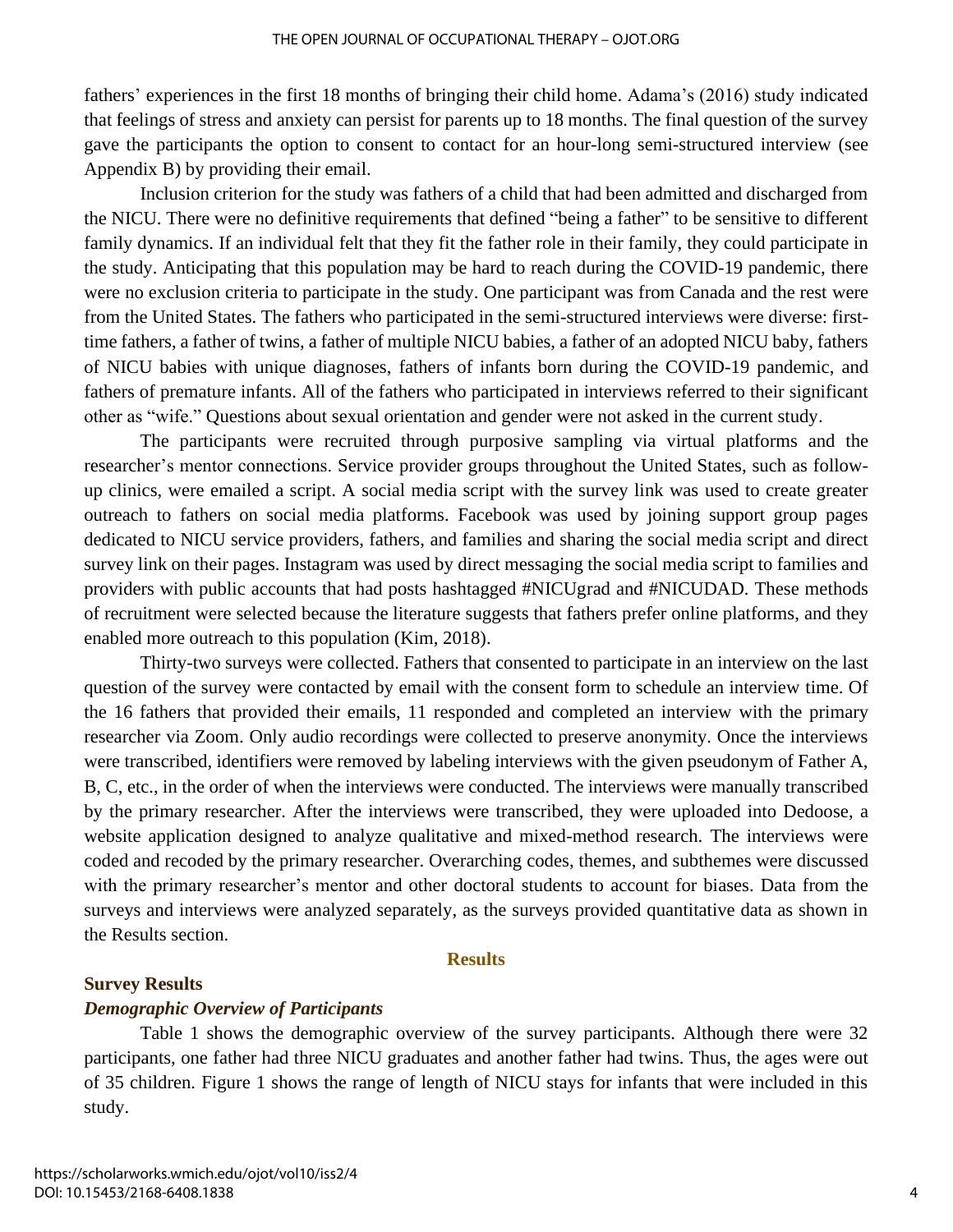#### **Table 1**

| <b>Characteristics</b>                          | N              | $\frac{1}{2}$ |
|-------------------------------------------------|----------------|---------------|
| <b>State</b>                                    |                |               |
| California                                      | $\overline{4}$ | 12.5%         |
| Colorado                                        | 6              | 18.8%         |
| Georgia                                         | 1              | 3.1%          |
| Illinois                                        | 1              | 3.1%          |
| Massachusetts                                   | $\overline{c}$ | 6.3%          |
| Michigan                                        | 1              | 3.1%          |
| Minnesota                                       | $\overline{c}$ | 6.3%          |
| Missouri                                        | $\overline{c}$ | 6.3%          |
| New York                                        | 1              | 3.1%          |
| New Mexico                                      | 1              | 3.1%          |
| Tennessee                                       | 1              | 3.1%          |
| Texas                                           | 4              | 12.5%         |
| Utah                                            | 1              | 3.1%          |
| Virginia                                        | 4              | 12.5%         |
| Canada                                          | 1              | 3.1%          |
| <b>Self-Identified Race/Ethnicity</b>           |                |               |
| African American                                | 3              | 9.4%          |
| Hispanic                                        | 3              | 9.4%          |
| Japanese White                                  | 1              | 3.1%          |
| Pacific Islander                                | $\mathbf{1}$   | 3.1%          |
| White/Caucasian                                 | 23             | 71.9%         |
| <b>Household Size</b>                           |                |               |
| $2 - 3$                                         | 22             | 68.7%         |
| $4 - 5$                                         | 8              | 25%           |
| $6 - 7$                                         | 2              | 6.25%         |
| <b>Employment Status</b>                        |                |               |
| Full Time $(40-80$ hr)                          | 31             | 96.9%         |
| Part-Time $(8-32$ hr)                           | 1              | 3.1%          |
| <b>Utilization of Family Leave</b>              |                |               |
| $9-12$ weeks                                    | 5              | 15.6%         |
| 5-8 weeks                                       | 9              | 28.1%         |
| 2–4 weeks                                       | 7              | 21.9%         |
| < a week                                        | $\overline{4}$ | 12.5%         |
| None                                            | 7              | 21.9%         |
| Age of NICU Grad at time of Survey              | $N = 35$       |               |
| $0 - 6$ months                                  | 13             | 37.1%         |
| $7-12$ months                                   | 4              | 11.4%         |
| 13 months-2 years                               | 7              | 20%           |
| $3-5$ years                                     | 8              | 22.9%         |
| $6-13$ years                                    | 3              | 8.6%          |
| <b>Premature</b>                                |                |               |
| Yes                                             | 26             | 81.3%         |
| No                                              | 6              | 18.8%         |
| Infant in the NICU during the COVID-19 pandemic |                |               |
| Yes                                             | 10             | 31.3%         |
|                                                 |                |               |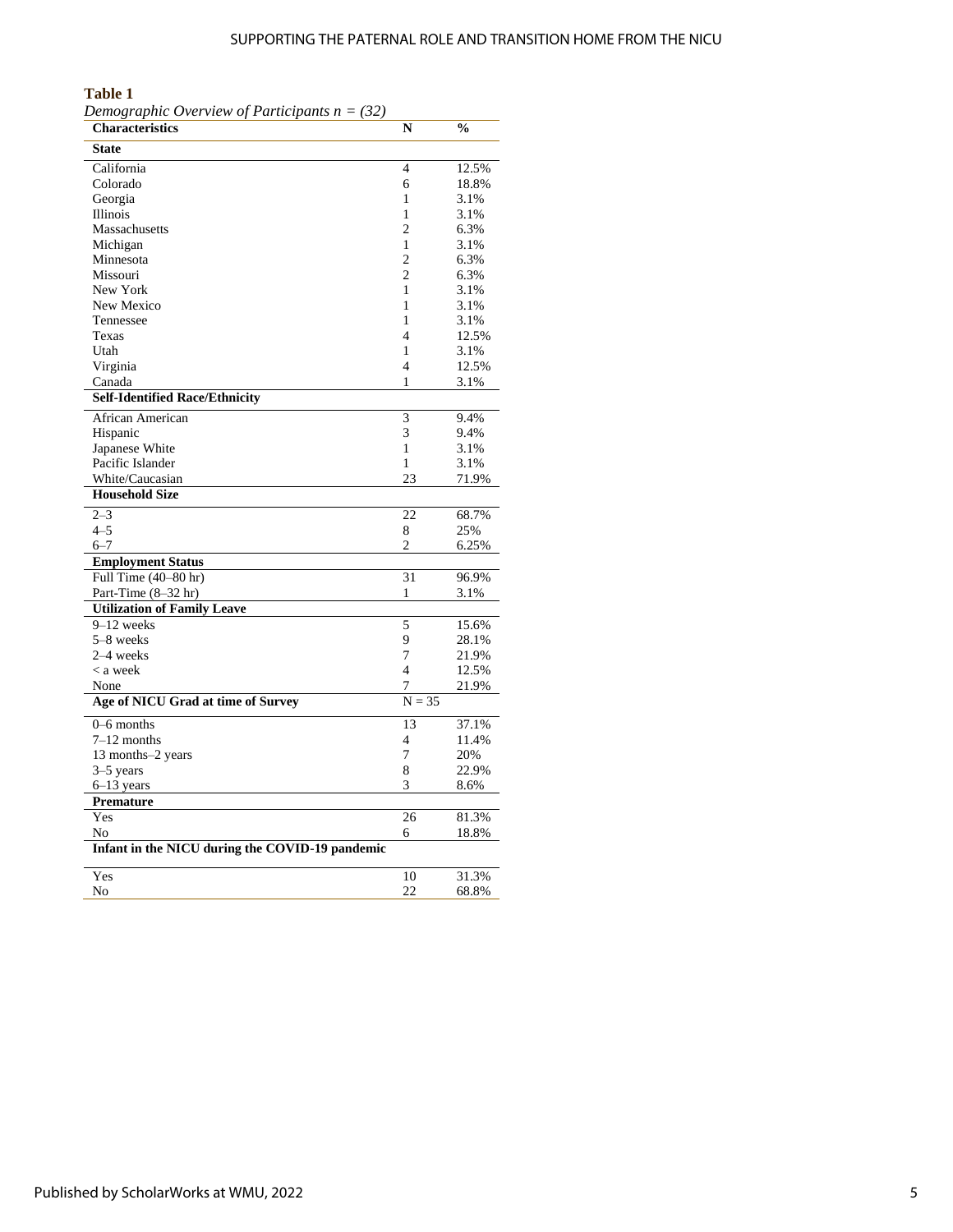#### THE OPEN JOURNAL OF OCCUPATIONAL THERAPY – OJOT.ORG





The fathers were asked how often they felt health care providers included them in the care of their child during admission versus post discharge (see Figure 2). A higher percentage of the fathers reported rarely or never feeling involvement post discharge (9.4%) in comparison to during NICU admission (3.1%). There were no fathers who reported never feeling involved, and 3.1% of the fathers reported rarely feeling involved.



*How Often Fathers Felt Involved in the Care of Their Child by Health Care Providers*



The participants were asked how prepared they felt when bringing their child home at discharge. Of the fathers who participated, 40.6% reported feeling very prepared, 37.5% reported feeling moderately prepared, and 21.9% reporting feeling slightly prepared or not at all prepared (see Figure 3). There were no fathers that indicated that they felt extremely prepared for discharge. When asked if they wanted any extra support during the transition home, 56.3% of the NICU fathers agreed and 43.8% responded that they did not need extra support. The next question asked the participants to choose the top three things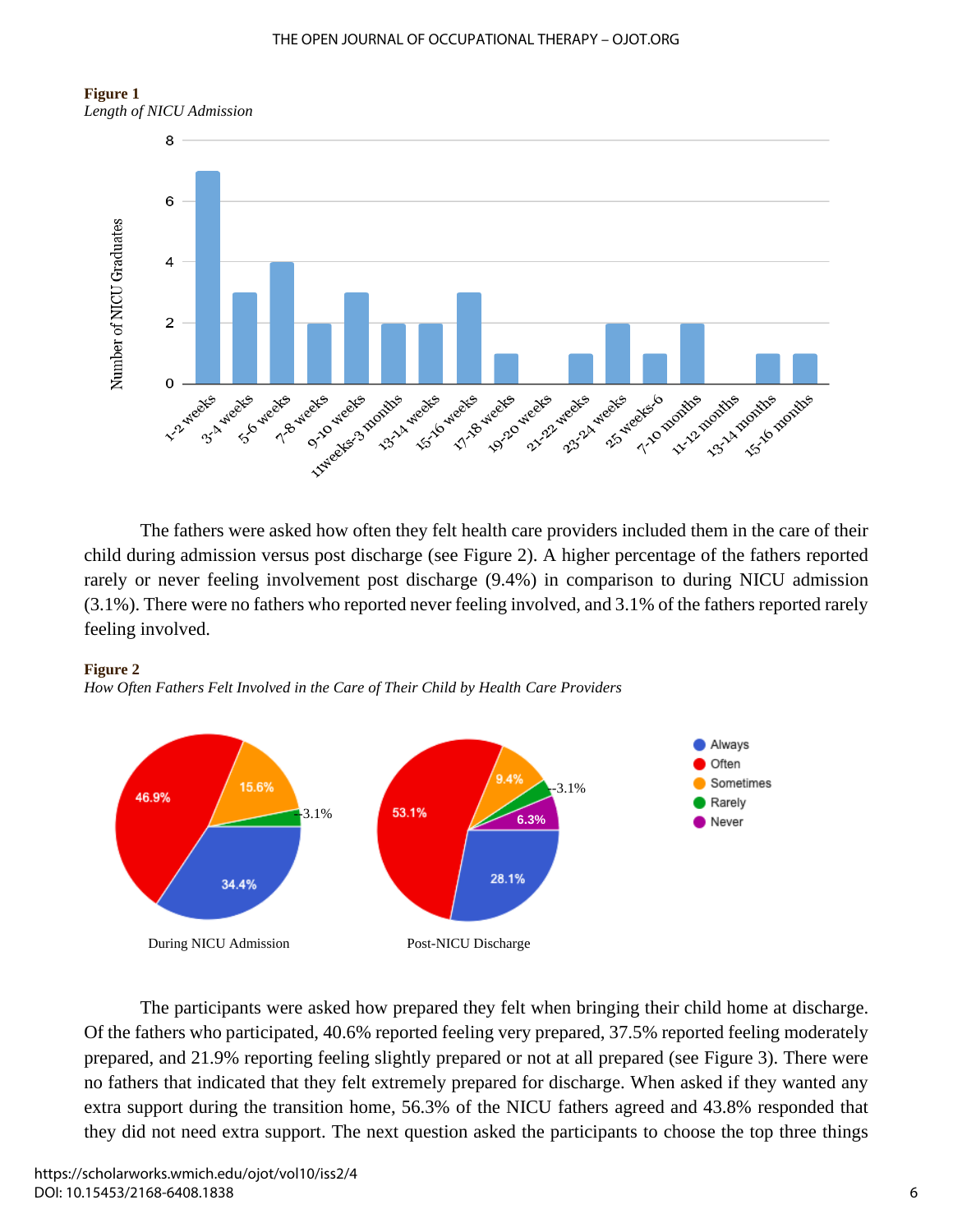they wish they had more information about at discharge. The options included the child's medical needs, feeding, mental health, work-life balance, financial, and a blank fill-in box. More of the fathers scored the child's medical needs (71.9%) highest with mental health (65.6%) and work-life balance (65.6%) being scored as equally important.



In an open-ended fill-in question the fathers self-reported feeling adjusted to having their child home at various stages ranging from immediately following discharge to not adjusted yet (see Figure 4). Six of the fathers stated they were ready immediately after discharge with another three fathers feeling prepared within the first week home. Seven of the fathers stated they adjusted within a month, and one specified a month after each major change. There were various responses ranging from 2 weeks ( $n = 1$ ), 6 weeks (n = 1), and a couple of weeks (n = 1) to 2 months (n = 2) and 3 months (n = 2). Three of the fathers reported adjusting by 6 months. One father added:

Around six months after our son returned home, we established a stable routine. Up to that point, day-to-day activities were a struggle. Our son came home on supplementaloxygen, a g-tube, and five medications. All of that in addition to the normal "new parent" experiences was quite overwhelming many days.

Additional responses beyond 6 months were at 12 months ( $n = 1$ ) and 2 years ( $n = 1$ ). It is important to note that three of the fathers indicated they were not adjusted at the time the survey was taken. Further, 37.5% of the participants indicated requiring 2 months or more to adjust or not yet adjusted. In the survey, 13 of the fathers indicated that fathers should ask questions and advocate for their child. Many of the fathers felt confident in advocating for their children but the survey responses indicated that they needed encouragement to do so.

Three questions in the survey focused on the fathers' participation in IADLs, leisure, and social activities. In regard to the prioritization of stress-reducing activities since bringing their child home, 21.9% reported they were prioritizing, 31.3% reported sometimes, and 46.9% reported rarely or never. When asked to consider hobbies, sports, and recreation, 62.5% of the fathers reported a change when engaging in these activities since bringing their child home, 21.9% reported there was sometimes a change, and 15.6% reported they rarely or never noticed a change in participation. When asked about participation in social activities since bringing their child home, 62.5% of the fathers reported rarely or never engaging in social activities, 34.4% of the fathers reported sometimes engaging, and 3.1% of the fathers indicated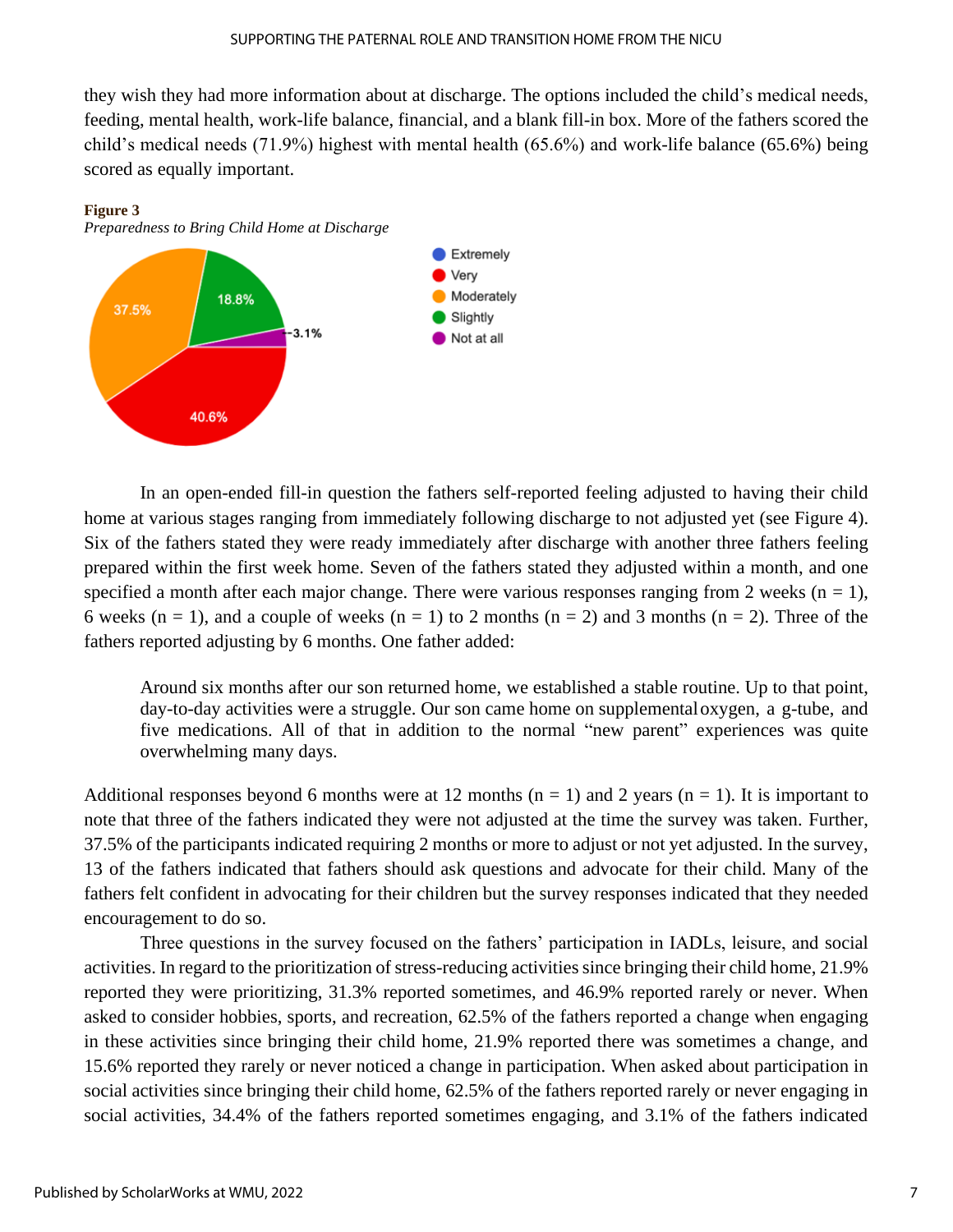often engaging in social activities. Seven of the survey responses asking the fathers to give advice to other fathers emphasized the importance of prioritizing their spouse and child. Another 15 survey responses about giving advice to other fathers indicated that fathers should prioritize themselves and their health.







### *Interview Results*

Audio recordings were saved on a personal password-protected computer and were manually transcribed onto a word document. The transcriptions were uploaded to Dedoose and coded using Braun and Clarke's (2006) 6-step framework for thematic analysis. There were 100 initial codes. These were grouped on Dedoose and then regrouped on written paper to produce preliminary themes. After numerous reviews, the final themes were solidified into five final overarching themes: adjusting expectations, changes in priorities, the unexpected toll of the NICU, self-care, and fathers and health care providers. The theme of the unexpected toll of the NICU had two subthemes: (a) mental health and emotions and (b) strong dads and validation. The main theme describing self-care had two subthemes associated with it: (a) outlets for emotions and (b) social media.

**Adjusting Expectations.** The NICU stay is a monumental event in a father's life, and this experience does not end when the baby is discharged. Discharge is an anticipated event for families, but for some, it came abruptly. The transition home is an adjustment to having the child home and accepting the future challenges that can be associated with a NICU graduate. Families are required to coordinate multiple doctors' and therapy visits while still adjusting to being a new parent without the 24-hour care families grow accustomed to having:

One thing I would say it's not like it's over when they come home, you have this traumatic experience and you have to be so careful with everything and, like, I even, when you go home it's,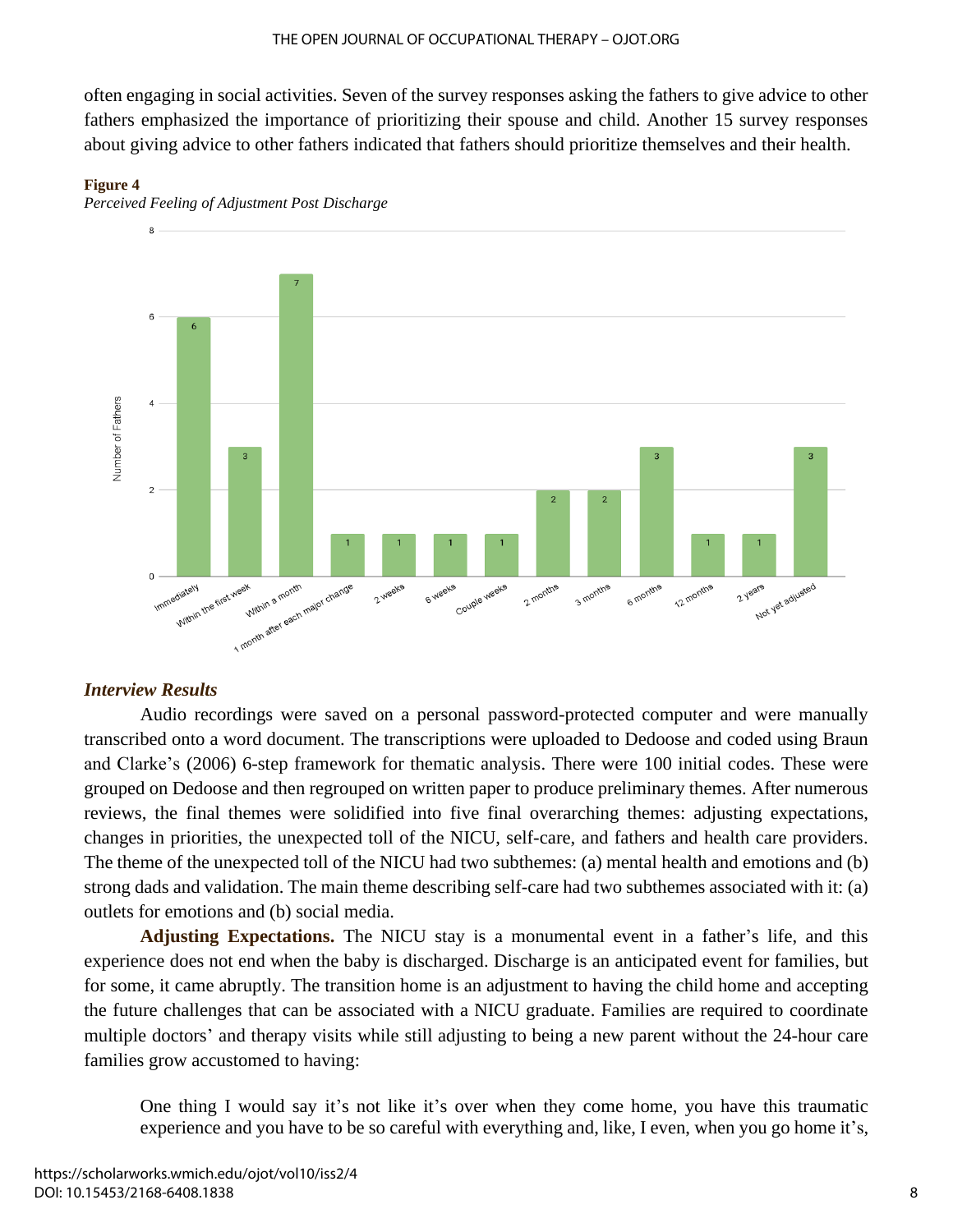like, don't have visitors over you have this immunocompromised baby so things are so different, you have to hold her a certain way when you feed her, so I guess like there is not, like, you almost expect like this relief, like it's over, but it's not. She had OT twice a week, PT twice a week, feeding therapy . . . (Father E)

Many of the fathers described the fears revolving around the care of their child and the pressure of caring for their infant without medical staff:

In the moment of discharge, I was like, oh I don't know, I really don't, we had so much time in the NICU where they watched him 24/7, going home was terrifying, like, we left the parking lot and I was, like, is this really happening? Am I really driving him home, is this…they're releasing him to us . . . we're not nurses . . . we're not clinical . . . we're barely parents. (Father G)

While conducting thematic analysis of the interviews, six of the fathers specifically described the fear that their child may stop breathing, which put them in a constant state of alertness. Father B described:

You're used to having all these bells and whistles and you don't have any machine when you come home, and it's like, okay, is he breathing? Every hour on the hour you would take shifts where you would sleep for a couple hours and then, okay, it's your turn to go to sleep now, I'll stay up and make sure he's breathing. (Father B)

**Changes in Priorities.** When delving into a typical day for a NICU father post-discharge, it was evident that fathers demonstrated concern for their partner at home and empathized with the amount of time spent caring for their child or children. Thus, a major focus was on being home to provide relief. This routine became a cycle of wake up, help significant other, work, relieve partner, downtime, sleep, repeat. This routine indicated a shift in occupational priorities and what fathers find meaningful:

As far as normal routines go, I wanted to make sure that my wife's routines were as disrupted as little as possible . . . I made sure that she was still able to go to the gym. She hates going to the grocery store, so I would always go to the grocery store . . . sometimes I just felt like this with postpartum concerns, which she didn't have, or with just general mental health. I just thought it would be better if sometimes she would have some quiet time. So that's more, so what I was focused on more so than anything else. I should probably go to the gym more often. (Father F)

**The Unexpected Toll of the NICU.** The fathers described how no one understood what they were going through and some tried to disguise their emotions to be the strong dad they felt their family needed. Furthermore, the fathers described how their mental health and engagement in self-care were impacted.

*Mental Health and Emotions.* Six of the fathers stated that no one understood what they were going through: "I don't really have a ton of friends that really would understand . . . you also feel like you don't want to, like, be like the Debbie Downer and make people . . . feel sad while you're feeling sad," said Father K. Emotions became buried so they could be strong for the family or not burden others with the emotions they were feeling:

I feel like you almost have to be machine-like in those situations and just take one day at a time . . . . You don't think about yourself, you know what I mean? You can't think about yourself in that situation. So, you don't think, oh do I need help? Am I going to be okay? Just 100% not about me. (Father E)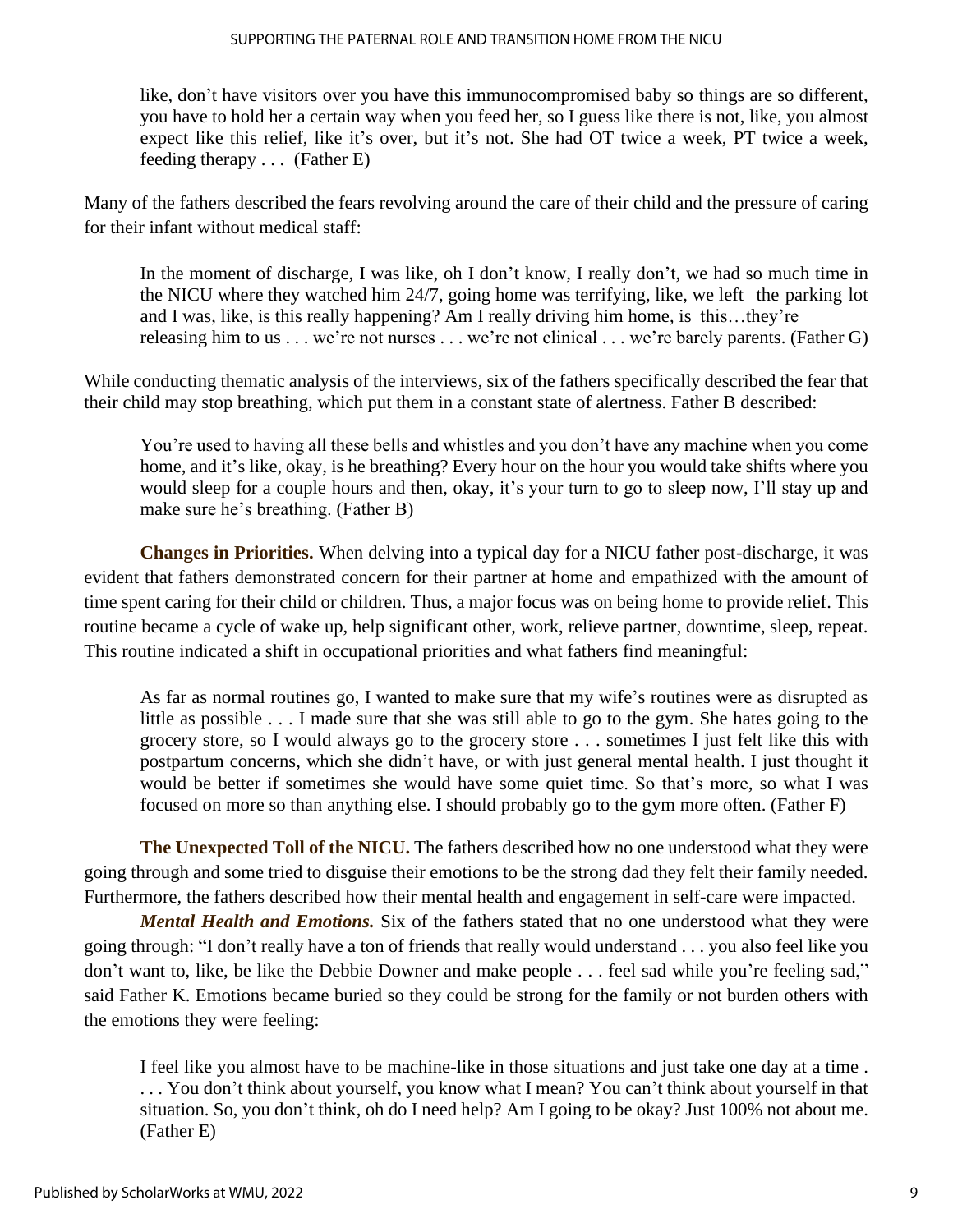With no one to understand what they were going through and emotions being hidden, many of the fathers faced difficulties with mental health. These struggles were described by seven of the fathers interviewed. Father I explained how these difficulties increased post-discharge.

For the past year I've been preaching that after NICU care is almost more important than anything we get in the NICU, you know, your baby's in the NICU, it's taken care of, and you're dealing with everything that's there, but I think the aftercare . . . once you leave the NICU, that's it, you know, as far as the hospital and everything and you're on your own, but you're still carrying all this baggage from, you know, the NICU experience, so it's crazy, especially on the dad perspective because the dad care in the NICU is barely getting talked about, so it seems like nothing's going to get done on the aftercare because we're barely here. (Father I)

Father C mentioned that the only reason he recognized psychological symptoms was because a social worker had talked about her own experience:

I think just knowing about her experience with that made me realize that I will probably have some of these strong feelings persist for more than just a few weeks or months afterward, and she was correct, so 6 months after I was still pretty high strung and then I realized it's part of the process. That was one of the supports of being just honest with what to expect, not just in the nearterm but also long-term as a NICU parent. Which is good, because since it was farther out, I would have associated the stress with something else, not the NICU experience. (Father C)

*Strong Dads and Validation.* The fathers who had a positive engagement in self-care mentioned validation to participate in self-care as described by Father C:

I think just having permission to go do these things was huge. Once my wife was like, it's okay to go on a run while she's in the NICU, she's not going to die while you're running, was huge. I think just getting that permission whether through your spouse or support systems at the hospital that you're not being selfish if you want to go do that. (Father C)

Without this validation, feelings of guilt were associated with prioritizing oneself as seen with Father J:

That's been a challenging area to get out and do things both because it's hard to find the time and also because it's also not been a strong suit of mine to begin with, and I think I've gotten much worse at it feeling like I'm never supposed to leave when that's not really . . . like right now my wife's here and the nurse is here, like, I could go anytime I wanted to, but it's hard to feel like it's okay to get out of the house and go somewhere else and not be right there. (Father J)

### **Coping and Healing**

With much of a father's focus on family and facing strong emotions, the question arises about how fathers are caring for themselves. Two subthemes emerged, including outlets for emotions and social media*.* The fathers described how the act of writing and the act of connecting was therapeutic.

*Outlets for Emotions*. The fathers described how the occupation of writing about their experiences became a therapeutic outlet for emotions. Father F stated: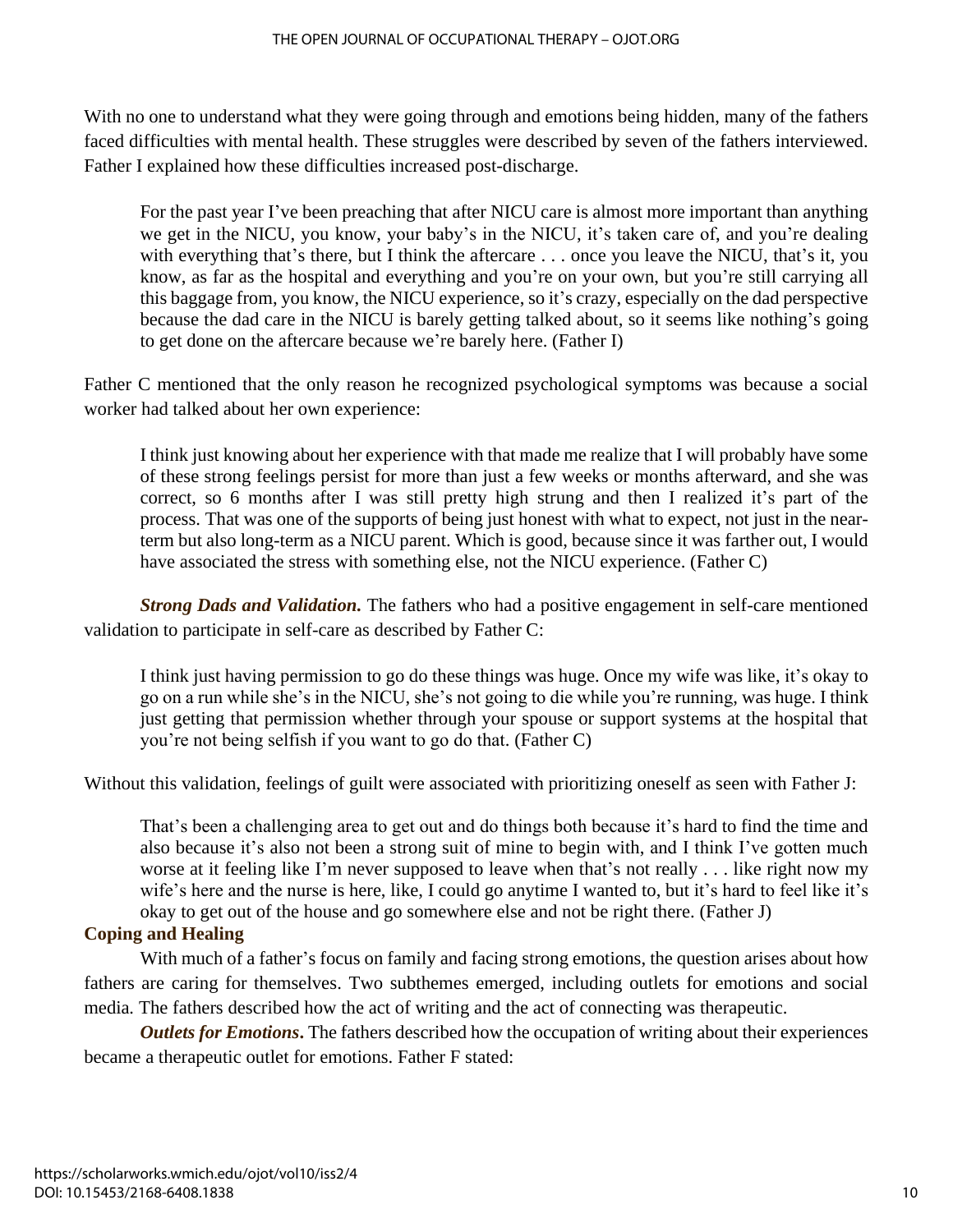The conversations I was having were tough, that I didn't want my wife to hear, so I was surprised at how therapeutic writing that (referring to a Facebook page usd to give updates about his child) was and again, I'm not a reader, I'm not a writer, but as I was sharing that stuff they kept it from being locked up inside of my head and lock[ed] up inside of myself. (Father F)

Four of the fathers used narrative writing as a therapeutic tool. Two of the fathers solely used blogs, one father found writing a letter was therapeutic, and another father journaled and blogged. Living out the experience on a blog or paper made it so the fathers were not keeping it to themselves. Writing also gave the fathers a sense of relief that they could write out their thoughts and feelings for their family or friends to see and not have to worry about verbally reliving that experience again when asked questions.

*Social Media***.** Whether it be through a blog or virtual peer support group, social media helped the fathers connect with others. The fathers described connecting to family members through their blogs to keep them updated, connecting to fathers that had similar experiences, or creating a following that helped the fathers feel a sense of community or sense of understanding: "There's something going on right now where dads or NICU dads are really wanting to share their experiences and I don't think anybody realizes how big the void really is," said Father I. Father K described not only that social media can form connections, but that there is a desire for more connection to better cope:

It would be nice if there was, like, hey once a month, if people want to jump on to a zoom call or if people want to do a phone conference call or something like that it probably wouldn't be the worst thing, or once a quarter or whatever. I don't know, I'm sure there's, you know, a portion of dads that would be like, oh that's not for me, I don't . . . I don't like to talk about my feelings or, you know, my experience, and then there's the other piece that, you know, people would, you know, probably come and share and, you know, I probably fall into that group but, you know, I certainly think it's, it would be more beneficial to have more open lines of communication around, you know, what you go through cause it's, you know, obviously not something anyone ever plans. It's a pretty emotionally scarring thing. (Father K)

**Fathers and Health Care Providers.** Many of the fathers talked about the great relationship with the NICU staff and providers following their NICU stay. While there was a lot of praise, many of the fathers expressed feeling as if they were an afterthought. The fathers acknowledged that they did want their significant other to have a priority when it came to care and would preface that they did not think this neglect was on purpose; however, it echoed a calling that as providers there is more the medical profession can do to make fathers feel as if they are valued and contributing. The fathers weighed in on how this neglect made them feel and also highlighted ways in which providers went above and beyond for them. Father F brought insight into how fathers may feel intimidated by providers and how the team aspect helped shape his NICU experience:

I think hospitals are businesses, there's no doubt, and I think that it takes a special hospital to try to make you feel like you're the only one there when you know that you can see 33 other babies, but we never thought for one moment that we were just a number, we always felt personalized and I think that's what (hospital name) does better than anybody. Actually, humanize that whole entire experience the first couple days, it takes a little bit to get used to  $\dots$ . I had [sic] that a lot of my friends who have gone to the NICU different places [who] didn't experience . . . they felt intimidated, they felt left out, they felt spoken to versus spoken with. (Father F)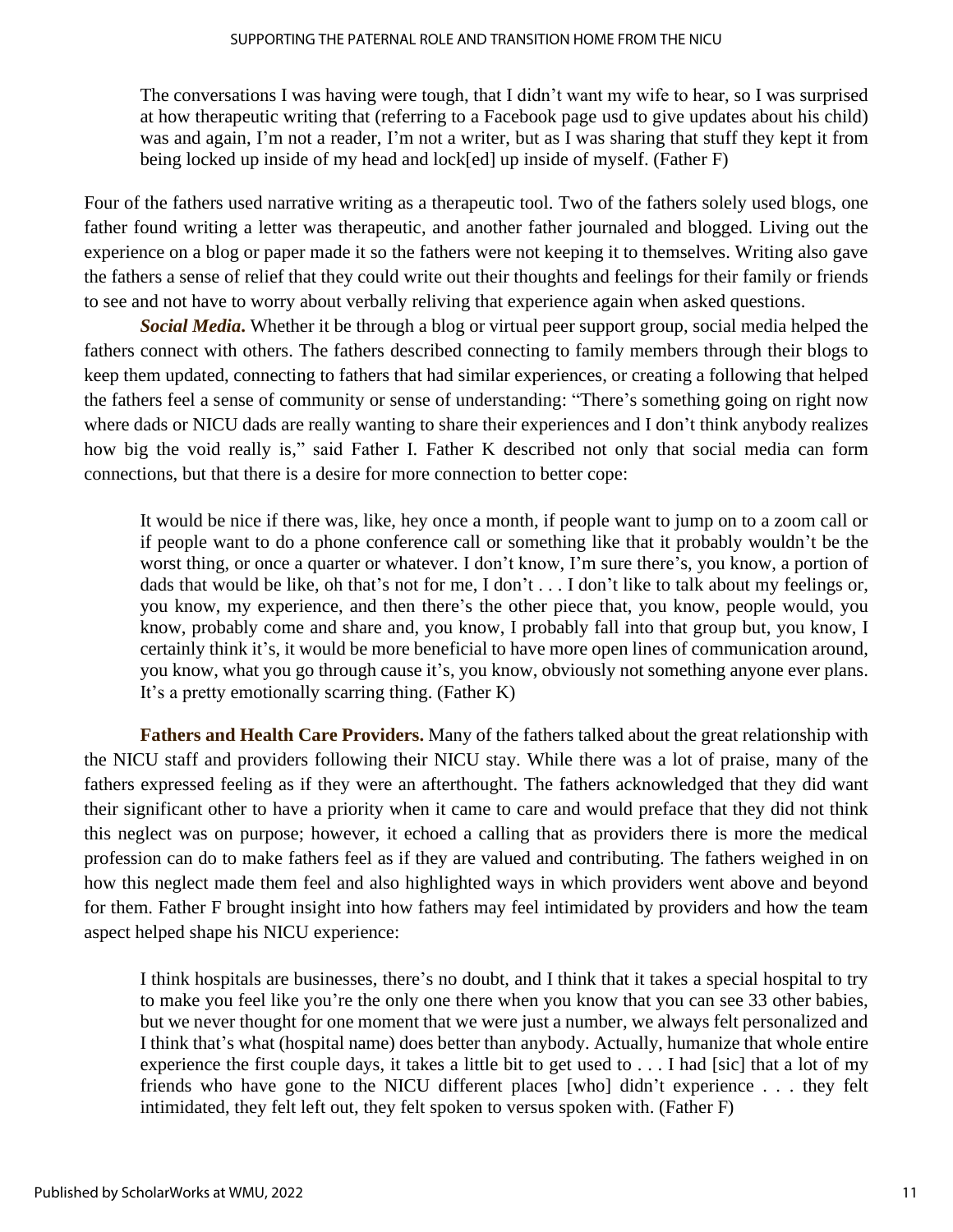Father A shed light on how acknowledging that a NICU experience is difficult for both parents and simply asking how are you doing can impact the process in a positive way:

In the hospital, they make note to the dad, but it's just like, oh yea, you're the dad, okay cool, hi. But the mom, which I'm not saying the mom shouldn't have a big role because the moms are obviously an important part of the whole thing, but the mom was on a pedestal type of thing and the dad was in the shadow on the pedestal, you know, like they were an important role and acknowledged, but it was just kind of a basic thing . . . there was a counselor that would come in and they would always ask my wife, oh, are you ok? Is everything okay at home? Which is good, I'm glad they asked her but, then half the time I wouldn't get asked if I'm okay and the other times when I would get asked it was like, oh dad, are you okay? Oh, okay, fine and just brush it off from there. And it's like I'm glad you're asking my wife because you definitely should be, but this definitely mentally affects me, too. I'm not just sitting here twiddling my thumbs like, oh this is great. (Father A)

Father J makes an important comment on what society and culture expect of fathers and goes on to describe how these cultural norms are translated into the health care world:

It does kind of feel like there's a lot less focus on dads and I think that's because in general dads are less involved in parenting in this culture. I don't think it's a bad thing that the culture recognizes is [sic] the norm, but I think it makes it a little bit harder to be more active when it feels like they're a little bit marginalized in that one area. Not trying to be like men have it so hard in this world cause . . . it's different . . . I will just say if you're trying to be a male, that's different than the gender stereotype, there's a lot pushing against trying to do that. Even now we've had to go back and forth on listing my phone number [with health care providers] as mother's phone number because their system has like mother's phone number, father's phone number and which one is primary and the which one is primary is completely irrelevant; everyone just calls mom's number first . . . and that's still been an interesting process of the default is always assumed it's mom stuff. (Father J)

Early intervention providers specifically play a major role in helping families learn about developmental delays and how adjusted ages impact development. This was an area of praise that families saw as important and reassuring. Because of COVID-19, only one parent was allowed to attend therapy sessions. Father G described an experience where his infant's early intervention provider made a difference in making him feel involved through take home activities that may be beneficial to parents that are not always present for therapy sessions:

I think it was nice that the therapist told my wife "you and your husband work by doing" . . . kind of, like, gave us homework, if you will, so that was kind of nice and then my wife brought it back to me and said make sure you're doing this when you're feeding him. (Father G)

Lastly, Father D applied an insightful perspective on how to approach families with empathy and an open mind:

Don't prequalify people on how involved they are going to be based on the way they look or the way they talk . . . . We have financial resources, we have time, we have flexibility, we can be there all the time and that's . . . that's a privilege that a lot of folks just don't have. I would say, you know, just, you know, there's a lot of families that would really like to be there more and they just,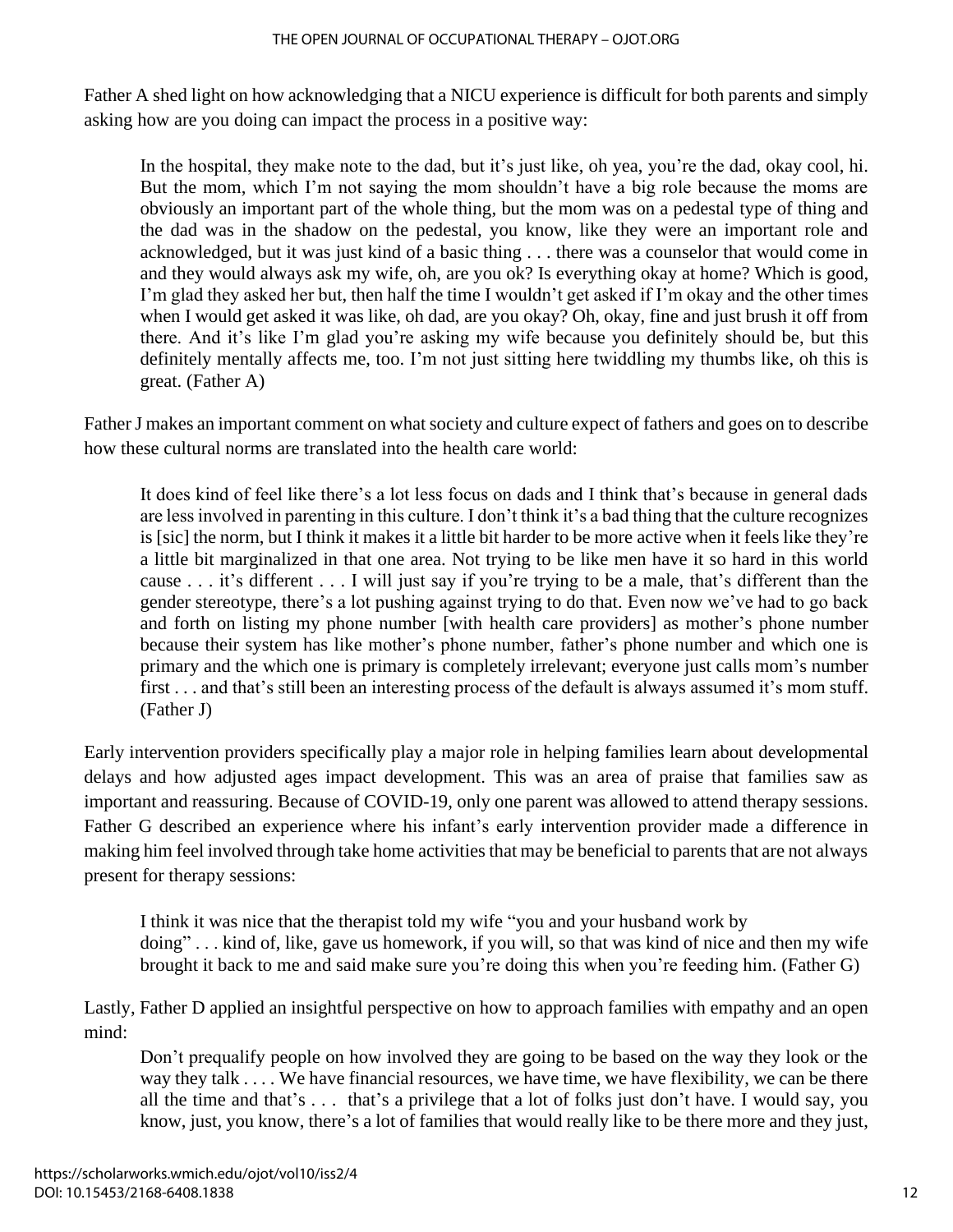they simply do not have that option and I don't think that they deserve judgement for not being able to be there. It's not really a choice that they get to make. (Father D)

#### **Discussion**

This study's findings not only describe the impact a NICU stay has on fathers but sheds light on how this experience impacts fathers even after discharge. Multiple themes were derived in this study starting with the initial adjustment following a NICU stay where fathers may expect some type of relief but continue adjusting to their role as a father of a NICU graduate. For some, the transition home continued to bring about feelings of fear and stress. This is consistent with Adama's (2016) meta-synthesis that describes how parents live in a constant fear that something unprecedented would happen to their child outside the NICU, which in turn can affect sleep and everyday life, indicating that families would benefit from continued reassurance and improved self-efficacy when transitioning home.

When delving into the fathers' routines, it was evident there was a change in their prioritization of occupations once the baby was born. Fathers would shift their focus away from their own needs to the needs of their family. Govindaswamy et al. (2020) found that fathers consistently prioritized their needs as least important, putting the baby and mother's needs above their own. These findings were echoed by the decline in self-care and engagement in IADLs of thisstudy's participants: 46.9% of the fathers reported rarely or never engaging in stress-reducing activities; 62.5% of the participants reported a change in participation in hobbies, sports, and recreation since bringing their child home; and 62.5% of the fathers reported rarely or never engaging in social activities. These figures suggest decreased participation in personal occupations and increased participation in co-occupations. Not all of the fathers indicated dissatisfaction with this change during the interviews; however, it is an area that should be explored for fathers that are dissatisfied, especially when considering that 37.5% of the participants felt that they needed 2 months to 2 years to adjust their routine to having their child home.

The current study's findings revealed that the fathers were experiencing feelings of guilt when working away from home. Guilt was a common experience for NICU fathers and was also revealed as a subtheme in Adama's (2016) meta-synthesis. However, this study indicates that these feelings of guilt may also affect participation in occupations that do not involve a father's partner and child. Although the fathers acknowledged that they needed an outlet for their emotions, not all of the fathers participated in coping strategies.

Many fathers in this study felt as if they were not prioritized, which is consistent with Kim's (2018) study that highlighted the theme of "inclusion" of fathers. This study recommended maintaining eye contact, keeping fathers updated, encouraging fathers emotionally, and engaging in conversation with fathers. Based on the results of the current study, it is recommended that health professionals make a point to ask fathers, specifically, how they are doing by engaging in dialogue through open-ended questions. These dialogues would help fathers feel that they can discuss their emotions candidly. The occupational therapist or early intervention therapist could suggest coping mechanisms, if appropriate.

Many of the fathers felt confident in advocating for their children, but 13 of the survey responses indicated that they needed that encouragement to do so. It is important as health care providers to teach them advocacy so that they are listened to and heard, as Boykova (2016) found that because families do not feel they are truly able to be a parent to their child, they doubt their ability to advocate for their child. Furthermore, the results of this study suggest the importance of fully understanding the dynamics of a household to avoid assumptions of parent involvement.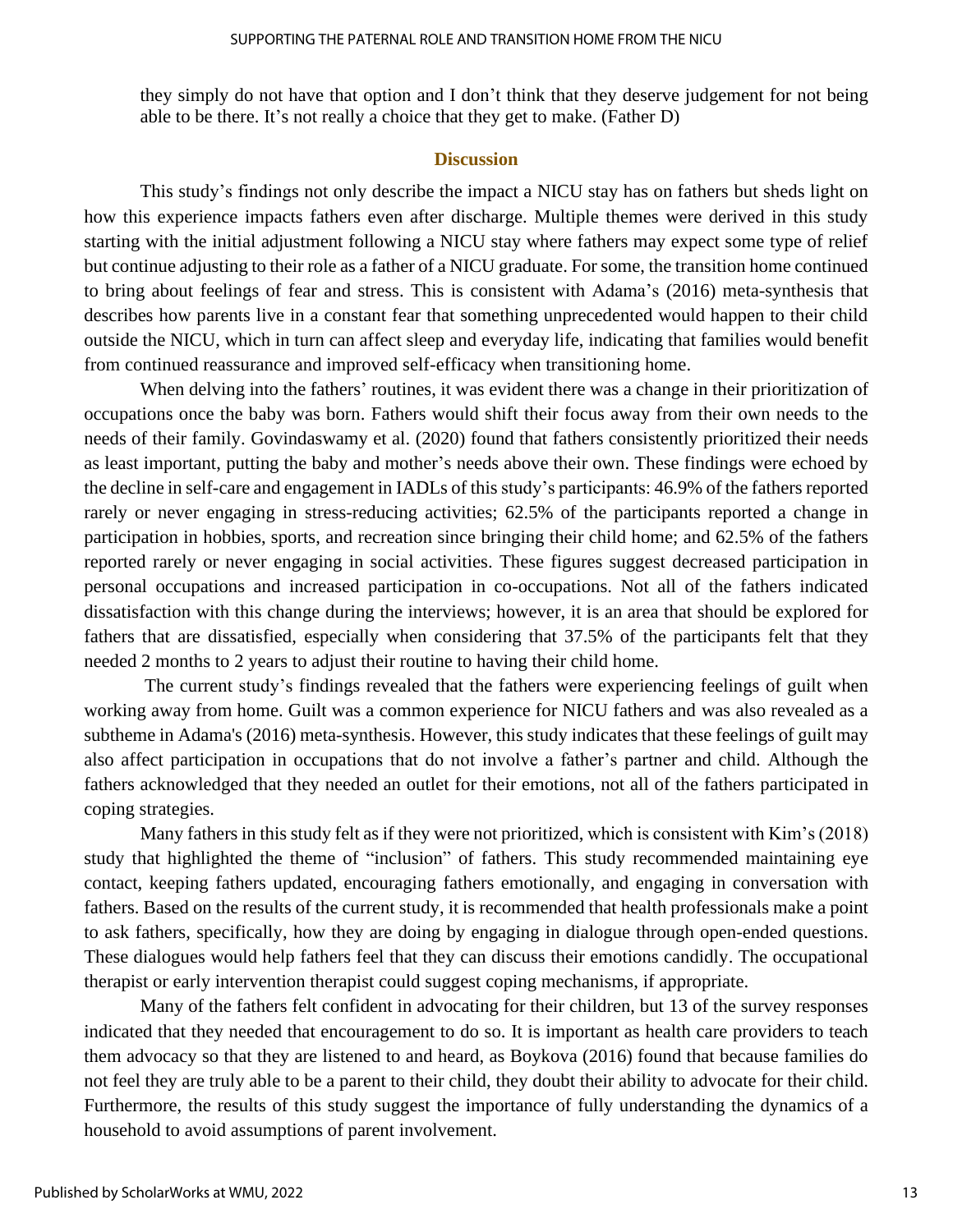#### **Recommendations and Implications for Occupational Therapy**

The AOTA recognizes that the transition to new parenthood can be difficult for families experiencing a normal birth. Occupational therapists are experts in "helping caregivers establish routines that facilitate the balance of caregiving, self-care, and leisure can promote mental wellness for both the caregiver and the child" (AOTA, 2017, para. 10). Since early intervention is one of the first services provided to infants and their families following a NICU stay, early intervention providers can play an important role in helping families adjust to life after the NICU.

The Model of Human Occupation was used to understand the key aspects of fathers' volition, habituation, and performance capacity (Kielhofner, 1980). Habituation includes a person's roles and routines. This study emphasized a shift in how fathers of NICU graduates prioritized their participation in previous and new occupations. The fathers in this study identified changes in their motivation (volition), which became more focused on their child and partner. This emphasis on the importance of co-occupations modified most of the fathers' typical routines. It is important to note that although there were changes in routines, not all of the fathers in this study expressed dissatisfaction with this change in routines during the interviews.

Occupational therapists providing early intervention services should be aware of the changes in both routines and occupational participation. Occupational therapists can support fathers by helping them find the right balance between self-care, work, and home to promote mental and physical health. Identifying the caregiver satisfaction with routines is critical. The occupation of narrative writing and social media was a therapeutic tool that some fathers found helpful. Occupational therapists can help introduce this occupation as a coping strategy for the stresses of transitioning home.

Occupational therapists in early intervention should strive to ask routine-based questions of all caregivers when developing individualized family service plans. Fathers may not be present for all of the therapy sessions but should feel acknowledged. They can be given specific activities to work on with their child. It is essential that health care providers fully understand each individual family dynamic, as social norms should not dictate which parent should be contacted regarding their child's services. By being sensitive to different family dynamics, providers can ensure parents feel equally involved in their roles. Working with multiple health care providers on a daily basis can be intimidating for families. Therefore, it is important to create an environment that promotes collaboration. Fathers may need help knowing how to advocate for their child and their role. Occupational therapists are in the position to create future programming that will address the needs of fathers to promote a smooth transition home.

#### **Limitations and Future Considerations**

It is important to make note that this study was conducted during the COVID-19 pandemic. The added challenges associated with the pandemic may have affected the transition home and the difficulties the fathers may have faced. Many COVID NICU families were only allowed to see their child alone during hospitalization and had to choose one parent to visit at a time. Furthermore, the added stress of contracting the virus and giving it to their immunocompromised baby may also have heightened stress levels. Shortages of diapers and other infant supplies made the transition difficult when the fathers felt they could not purchase essential items for their child. Fathers that had been out of the NICU longer stated that the quarantine was a very similar experience to when they first brought their child home and felt it was not a major difference.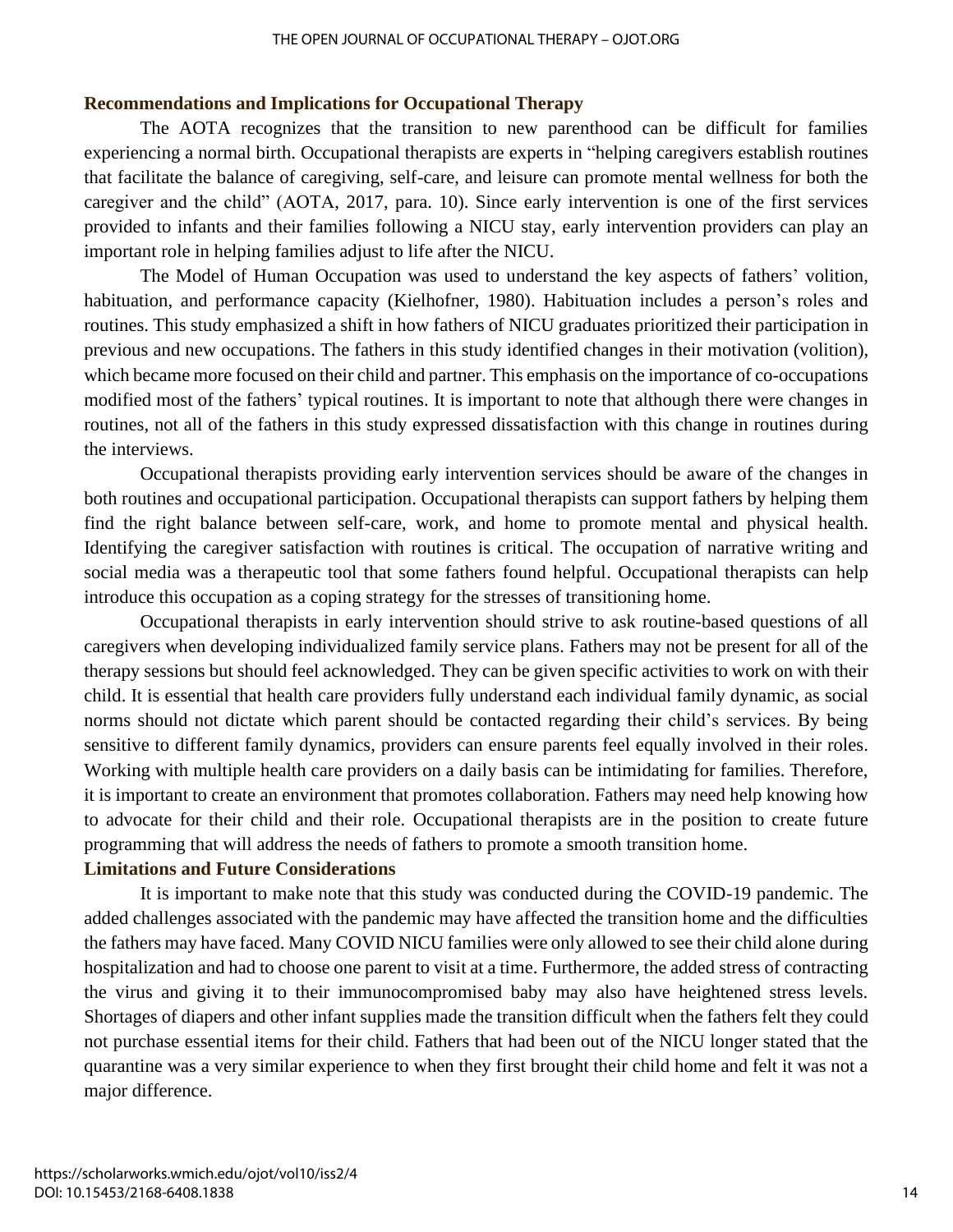Future studies could focus on more specific demographics, such as single fathers, same-sex couples, fathers of medically complex infants, or adoptive fathers. Some of the participants fell in some of these demographics; however, it would be beneficial to explore each individually. The majority of the participants in this study identified as White/Caucasian and may indicate that resources such as the Facebook groups are not as readily available to a diverse population. The fathers in this study were all in various timeframes after discharge. Therefore, their recollection of events may differ from how they actually felt at the time.

#### **Conclusion**

This research study adds to the body of literature focusing on the paternal experience beyond the NICU. The effects of a NICU stay are long-lasting and life-changing. It is important to continue work focusing on the role of fathers and how to better support them. With 56.3% of fathers wanting more support post discharge, there is a need for encouragement and engagement in self-care and occupational balance to positively impact the transition from the NICU back home.

#### **References**

- Adama, E. A., Bayes, S., & Sundin, D. (2016). Parents' experiences of caring for preterm infants after discharge from neonatal intensive care unit: A meta-synthesis of the literature. *Journal of Neonatal Nursing*, *22*(1), 27–51. <https://doi.org/10.1016/j.jnn.2015.07.006>
- Alves, H., Macken, L., & Hyrkas, K. (2018). Stress and symptoms of depression in fathers of infants admitted to the NICU. *Journal of Obstetric, Gynecologic & Neonatal Nursing*, *47*(2), 146–157. <https://doi.org/10.1016/j.jogn.2017.12.006>
- American Occupational Therapy Association. (2014). *What is the role of occupational therapy in early intervention?* [https://www.aota.org/~/media/Corporate/Files/Practice/Childre](https://www.aota.org/~/media/Corporate/Files/Practice/Children/Browse/EI/Role-of-OT_1/Early-Intervention-FAQ.pdf) [n/Browse/EI/Role-of-OT\\_1/Early-Intervention-FAQ.pdf](https://www.aota.org/~/media/Corporate/Files/Practice/Children/Browse/EI/Role-of-OT_1/Early-Intervention-FAQ.pdf)
- American Occupational Therapy Association. (2017). *Occupational therapy practitioners help to address mental health of new parents and caregivers.* [https://www.aota.org/PublicationsNews/ForTheMedia/PressR](https://www.aota.org/PublicationsNews/ForTheMedia/PressReleases/2017/050417-CMHAD.aspx) [eleases/2017/050417-CMHAD.aspx](https://www.aota.org/PublicationsNews/ForTheMedia/PressReleases/2017/050417-CMHAD.aspx)
- American Occupational Therapy Association. (2018). Occupational therapy's role in the neonatal intensive care unit. *American Journal of Occupational Therapy*, *72*(Suppl. 2), 7212410020[. https://doi.org/10.5014/ajot.2018.72S204](https://doi.org/10.5014/ajot.2018.72S204)
- American Occupational Therapy Association. (2020). Occupational therapy practice framework: Domain and process (4th ed.). *American Journal of Occupational Therapy*, *74*(Suppl. 2), 1–84[. https://doi.org/10.5014/ajot.2020.74S2001](https://doi.org/10.5014/ajot.2020.74S2001)
- Boykova, M. (2016). Life after discharge: What parents of preterm infants say about their transition to home. *Newborn and Infant Nursing Reviews*, *16*(2), 58–65. <https://doi.org/10.1053/j.nainr.2016.03.002>
- Braun, V., & Clarke, V. (2006). Using thematic analysis in psychology. *Qualitative Research in Psychology*, *3*(2), 77– 101[. https://doi.org/10.1191/1478088706qp063oa](https://doi.org/10.1191/1478088706qp063oa)
- Centers for Disease Control and Prevention. (2019). *Preterm birth.* [https://www.cdc.gov/reproductivehealth/maternalinfantheal](https://www.cdc.gov/reproductivehealth/maternalinfanthealth/pretermbirth.htm) [th/pretermbirth.htm](https://www.cdc.gov/reproductivehealth/maternalinfanthealth/pretermbirth.htm)
- Cheng, E., Kotelchuck, M., Gerstein, E., Taveras, E., & Poehlmann-Tynan, J. (2016). Postnatal depressive symptoms among mothers and fathers of infants born preterm: Prevalence and impacts on children's early cognitive function. *Journal of Developmental Behavior Pediatrics*, *37*(1), 33–42. <https://doi.org/10.1097/DBP.0000000000000233>
- Enlow, E., Herbert, S. L., Jovel, I. J., Lorch, S. A., Anderson, C., & Chamberlain, L. J. (2014). Neonatal intensive care unit to home: The transition from parent and pediatrician perspectives, a prospective cohort study. *Journal of Perinatology*, *34*(10), 761–766. <https://doi.org/10.1038/jp.2014.75>
- Family and Medical Leave Act of 1993, 29 U.S.C. §§2601-2654. (2009).
- Gabbert, T., Metze, B., & Buhrer, L. G. (2013). Use of social networking sites by parents of very low birth weight infants: Experiences and the potential of a dedicated site. *European Journal of Pediatrics*, *172*(12), 1671–1677*.* <https://doi.org/10.1007/s00431-013-2067-7>
- Govindaswamy, P., Laing, S., Waters, D., Walker, K., Spence, K., & Badawi, N. (2020). Fathers' needs in a surgical neonatal intensive care unit: Assuring the other parent. *Public Library of Science ONE*, *15*(5), 1–13. <https://doi.org/10.1371/journal.pone.0232190>
- Hall, S. L., Ryan, D. J., Beatty, J., & Grubbs, L. (2015). Recommendations for peer-to-peer support for NICU parents. *Journal of Perinatology*, *35*(1), S9–S13. <https://doi.org/10.1038/jp.2015.143>
- Kielhofner, G. (1980). *Model of human occupation: Theory and application* (4th ed.). Lippincott, Williams and Wilkins.
- Kim, H. N. (2018). Social support provision: Perspective of fathers with preterm infants. *Journal of Pediatric Nursing*, 39, 44– 48[. https://doi.org/10.1016/j.pedn.2018.01.017](https://doi.org/10.1016/j.pedn.2018.01.017)
- Lakshmanan, A., Kubicek, K., Williams, R., Robles, M., Vanderbilt, D., & Mirzaian, C. (2019). Viewpoints from families for improving transition from NICU-to-home for infants with medical complexity at a safety net hospital: A qualitative study. *BMC Pediatrics*, *19*(1). <https://doi.org/10.1186/s12887-019-1604-6>
- Lasiuk, G., Corneau, T., & Newburn-Cook, C. (2013). Unexpected: An interpretive description of parental traumas' associated with preterm birth. *BMC Pregnancy and Childbirth*, *13*(1). <https://doi.org/10.1186/1471-2393-13-s1-s13>
- Logan, R., & Dormire, S. (2018). Finding my way: A phenomenology of fathering in the NICU. *Advances in Neonatal Care*, *18*(2), 154–162. <https://doi.org/10.1097/ANC.0000000000000471>
- Marthinsen, G., Helseth, S., & Fegran, L. (2018). Sleep and its relationship to health in parents of preterm infants: A scoping review. *BMC Pediatrics*, *18*(1). <https://doi.org/10.1186/s12887-018-1320-7>
- National Partnership for Women and Families. (2019). *State paid family and medical leave insurance laws.* [https://www.nationalpartnership.org/our](https://www.nationalpartnership.org/our-work/resources/economic-justice/paid-leave/state-paid-family-leave-laws.pdf?mod=article_inline)[work/resources/economic-justice/paid-leave/state-paid](https://www.nationalpartnership.org/our-work/resources/economic-justice/paid-leave/state-paid-family-leave-laws.pdf?mod=article_inline)[family-leave-laws.pdf?mod=article\\_inline](https://www.nationalpartnership.org/our-work/resources/economic-justice/paid-leave/state-paid-family-leave-laws.pdf?mod=article_inline)
- Phillips-Pula, L., & McGrath, J. (2012). Follow-up care for the neonatal intensive care unit graduate. *Newborn & Infant Nursing Reviews*, *12*(4), 182–183. <https://doi.org/10.1053/j.nainr.2012.09.006>
- Podvey, M. (2018). Maternal mental health and occupational therapy: A good fit. *SIS Quarterly Practice Connections*, *3*(2), 17– 19[. https://www.aota.org/Publications-](https://www.aota.org/Publications-News/SISQuarterly/mental-health-practice-connections/MHSIS-5-18.aspx)[News/SISQuarterly/mental-health-practice](https://www.aota.org/Publications-News/SISQuarterly/mental-health-practice-connections/MHSIS-5-18.aspx)[connections/MHSIS-5-18.aspx](https://www.aota.org/Publications-News/SISQuarterly/mental-health-practice-connections/MHSIS-5-18.aspx)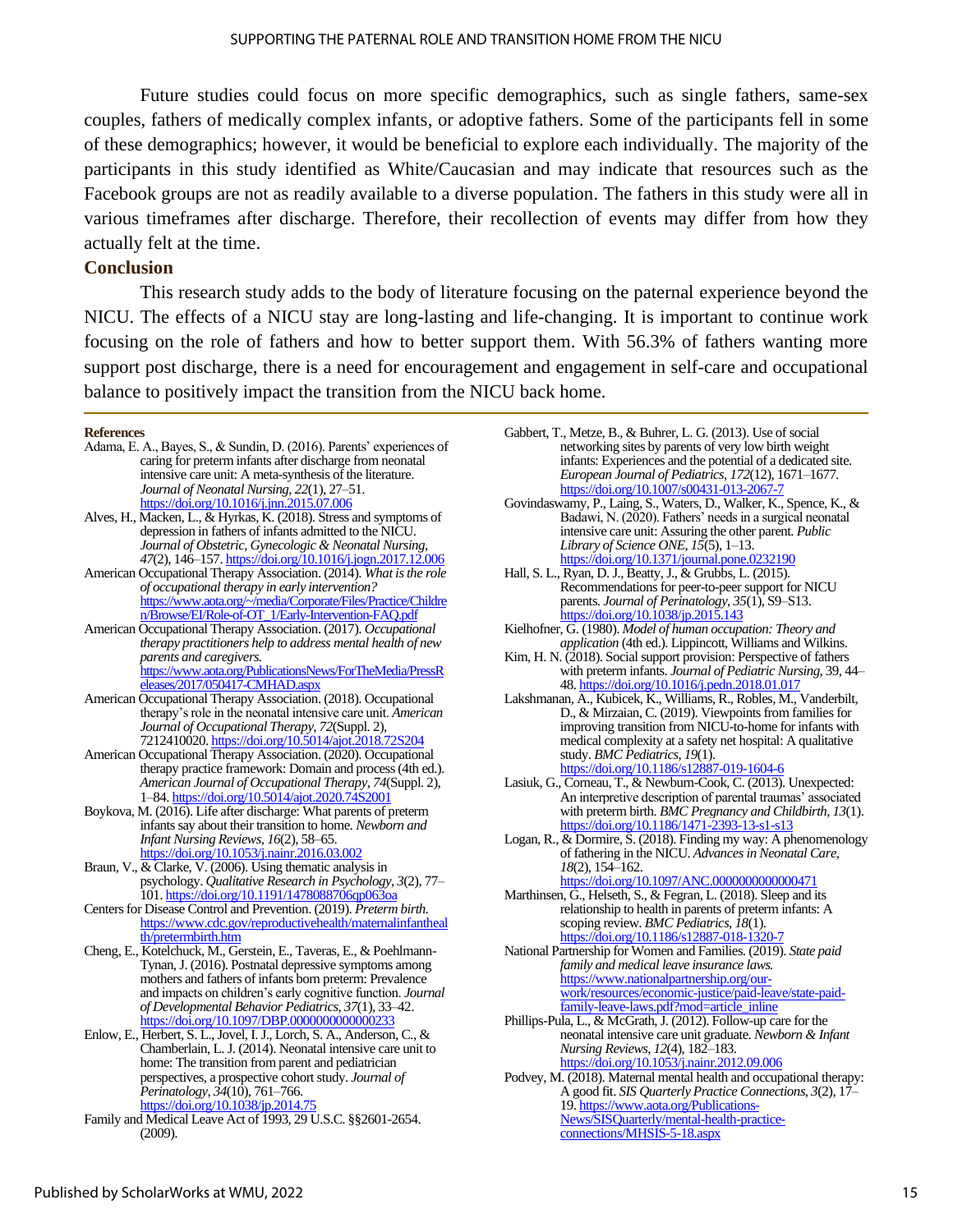#### THE OPEN JOURNAL OF OCCUPATIONAL THERAPY – OJOT.ORG

- Purdy, I. B., Craig, J. W., & Zeanah, P. (2015). NICU discharge planning and beyond: Recommendations for parent psychosocial support. *Journal of Perinatology*, *35*, S24– S28[. https://doi.org/10.1038/jp.2015.146](https://doi.org/10.1038/jp.2015.146)
- Reitz, S., & Scaffa, M. (2020). Occupational therapy in the promotion of health and well-being. *American Journal of Occupational Therapy*, *74*(3), 1–14. <https://doi.org/10.5014/ajot.2020.743003>
- Treyvaud, K., Lee, K. J., Doyle, L. W., & Anderson, P. J. (2014). Very preterm birth influences parental mental health and family outcomes seven years after birth. *The Journal of Pediatrics*, *164*(3), 515–521. <https://doi.org/10.1016/j.jpeds.2013.11.001>
- Vandermeer, M. (2018). *Understanding neonatal care & NICU levels*[. https://handtohold.org/nicu-levels-understanding](https://handtohold.org/nicu-levels-understanding-neonatal-care/)[neonatal-care/](https://handtohold.org/nicu-levels-understanding-neonatal-care/)

Wilcock, A. A. (2006). *An occupational perspective of health* (2nd ed.). Slack. World Health Organization. (2018). *Preterm birth*.

[https://www.who.int/news-room/fact-sheets/detail/preterm](https://www.who.int/news-room/fact-sheets/detail/preterm-birth)[birth](https://www.who.int/news-room/fact-sheets/detail/preterm-birth)

*Bryana Salazar, OTD OTR/L, is from Huntington Beach, California, where she attended and graduated from the University of St. Augustine for Health Sciences in San Marcos in 2020. This study was completed in fulfillment of the OTD capstone experience.*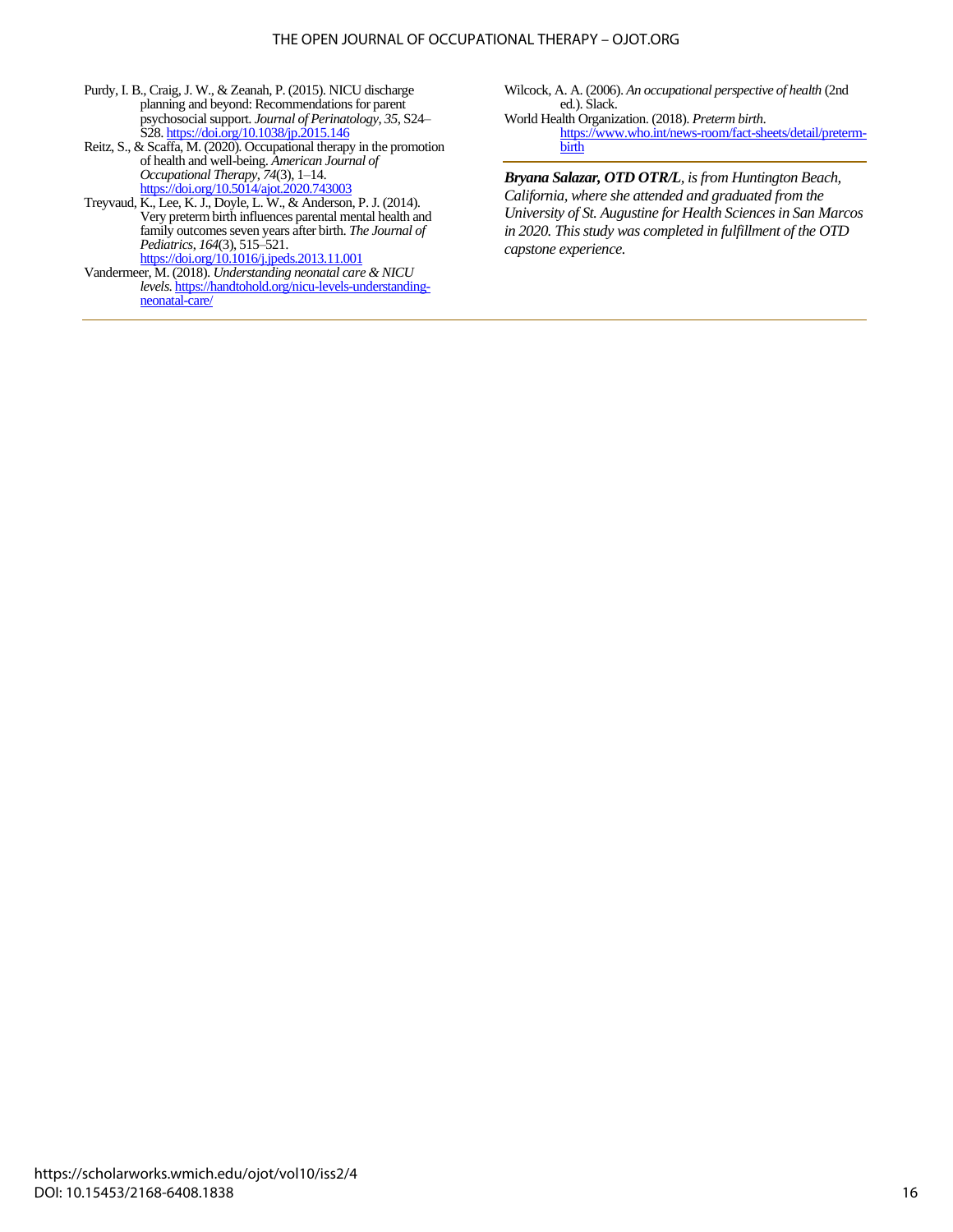### **Appendix A Survey Questions**

### **If your NICU graduate is over the age of 18 months, please answer questions as if it was the first year and a half of bringing your child home:**

- **1) What state do you live in?** 
	- a. Fill in answer
- **2) Race/ethnicity?**
	- a. Fill in answer
- **3) Do you work:**
	- a. Full time
	- b. Part time
	- c. Unemployed

### **How many hours do you work on average in a week?**

- d. Fill in answer
- **4) How old is your NICU graduate now?**
	- a. Fill in answer
- **5) How many people are in your home?**
	- a. Fill in answer
- **6) Was your child born prematurely?** 
	- a. Yes
	- b. No
- **7) How many weeks did your child spend in the NICU?**
	- a. Fill in answer
- **8) How prepared did you feel bringing your child home at discharge?** 
	- 1. Extremely
	- 2. Very
	- 3. Moderately
	- 4. Slightly
	- 5. Not at all
- **9) How often did you feel involved in your child's care by health care providers during your child's hospital admission?** 
	- 1. Always
	- 2. Often
	- 3. Sometimes
	- 4. Rarely
	- 5. Never

### **10) How often do you feel involved in your child's care by health care providers after bringing your child home?**

- 1. Always
- 2. Often
- 3. Sometimes
- 4. Rarely
- 5. Never

### **11) Did the COVID-19 pandemic affect how often you got to see your child?**

- a. Yes
- b. No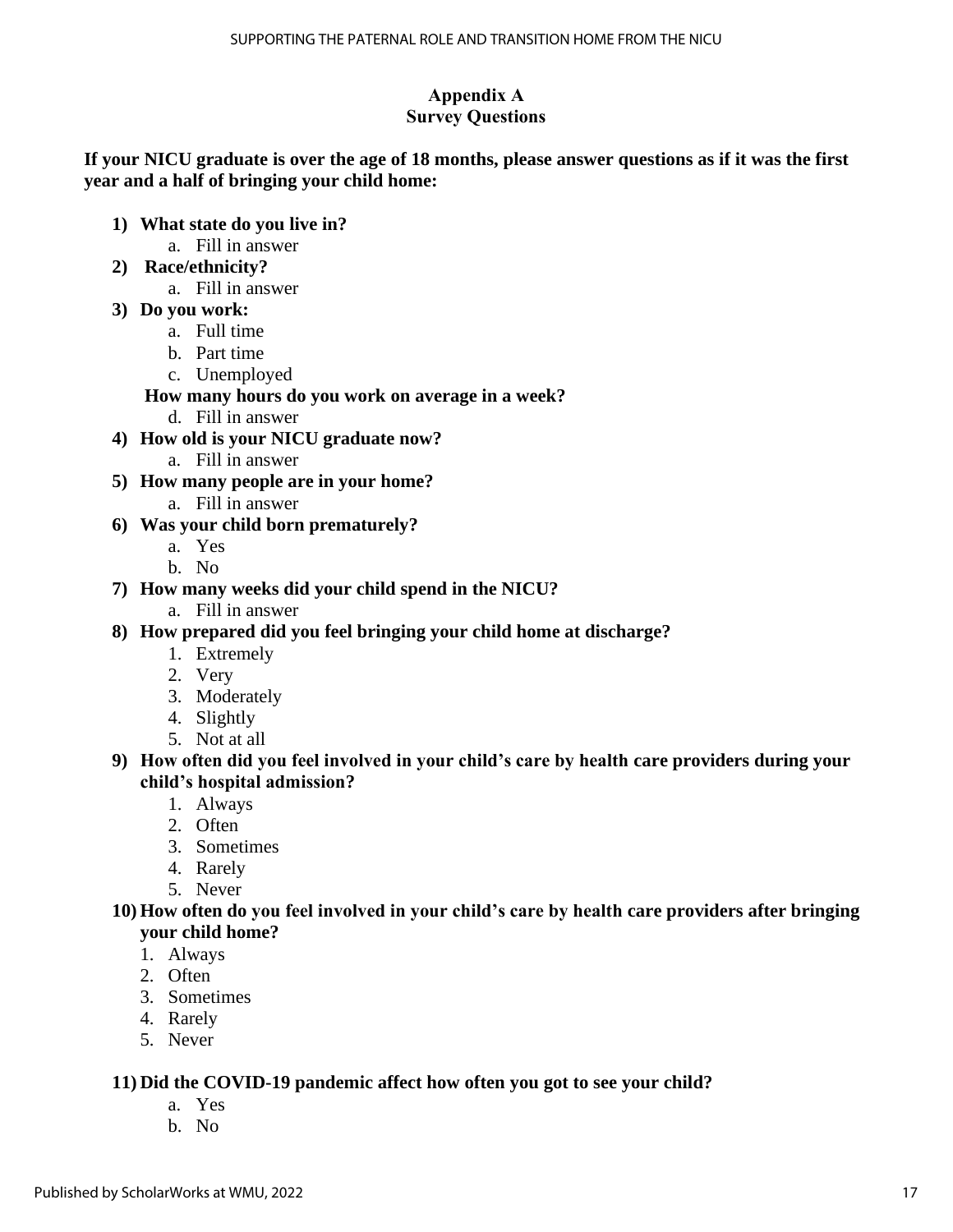### **12) Did you take family leave? Approximately how many weeks?**

- a. None
- b. Less than a week
- c. 2–4 weeks
- d. 5–8 weeks
- e. 8–12 weeks

**13) Did you want extra support when transitioning home?**

- a. Yes
- b. No

**What type of support?**

Fill in answer

**14) What do you wish you had more information about once your child was discharged home? Pick your top 3:** 

- Child's Medical needs
- Feeding
- Mental Health
- Work/Life Balance
- Financial
- Other: (write in)

**15) How often are you prioritizing stress-reducing activities into your routine to promote relaxation and wellness? Select the number you most identify with:**

- 1. Always
- 2. Often
- 3. Sometimes
- 4. Rarely
- 5. Never

**16) How frequently did your participation in hobbies, sports, and recreation change since bringing your NICU graduate home? Select the number you most identify with:**

- 1. Always
- 2. Often
- 3. Sometimes
- 4. Rarely
- 5. Never

**17) How often do you participate in social activities since bringing your child home? Select the number you most identify with:**

- 1. Always
- 2. Often
- 3. Sometimes
- 4. Rarely
- 5. Never

**18) At what point in time did you feel adjusted to bringing your child home?**

- a. Fill in answer
- **19) What advice would you give a father going through the same experience?**
	- a. Fill in answer
- **20) We are also conducting virtual interviews that will provide us with greater in-depth understanding of your experience as a NICU father. Participation in this interview will require up to 45–60 minutes of your time. If you wish to schedule an interview please provide your email below to be contacted:**
	- a. Fill in answer